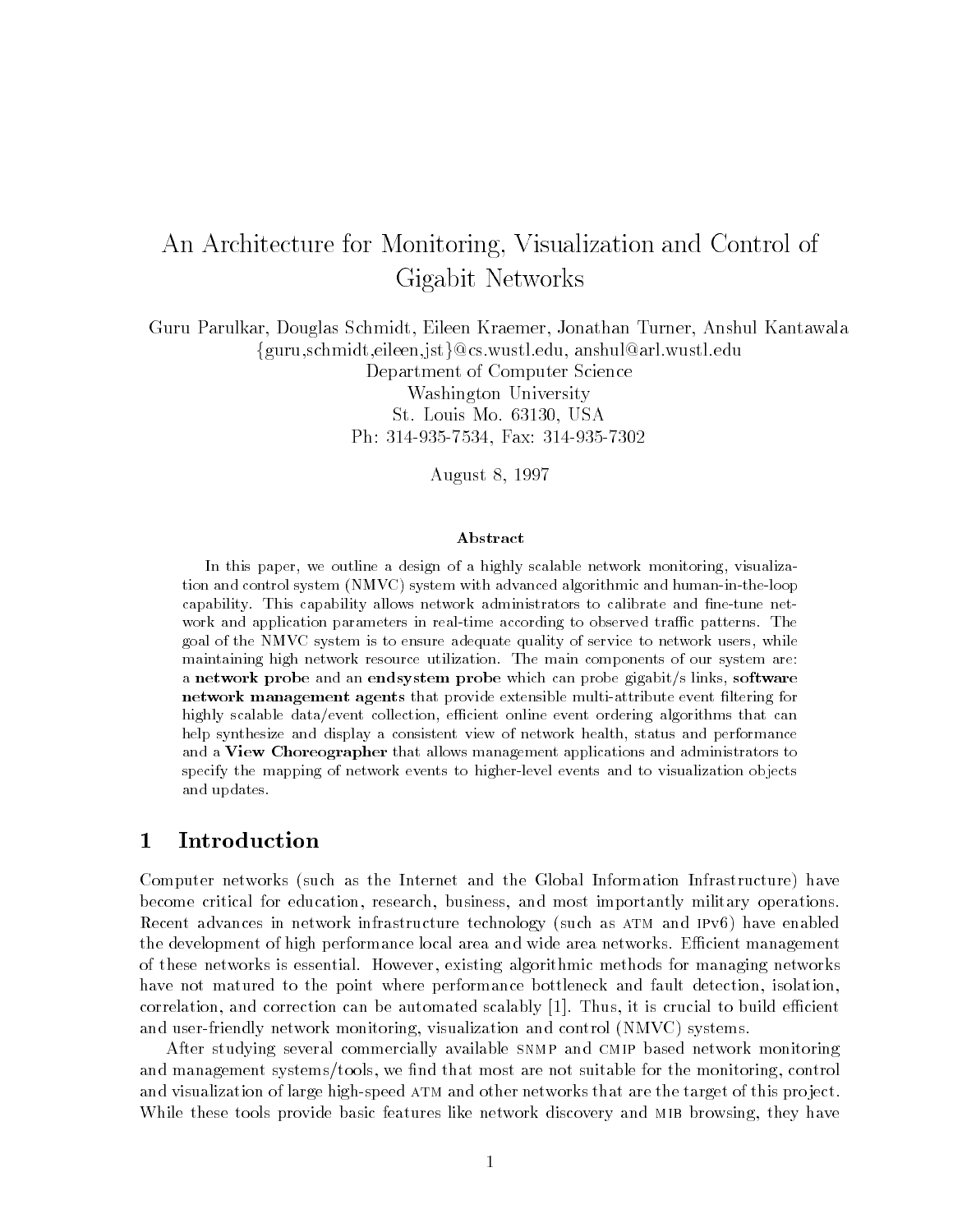many weaknesses. Most of these tools allow only *status polling*, which helps detect network failures. However, failure detection is a small component of today's network management. There are some tools that do both status and performance polling. However, they keep these two separate, and performance polling is done more often than status polling. This means that its takes longer to detect failures. Also, scalability is a ma jor weakness of these tools. That is, they will not work or work well with large networks and with high speed networks [2, 3]. For example, most tools redundantly poll devices that are part of more than one network map. This generates excessive management traffic when administering large-scale MAN and wan networks. For some of the tools, notably hp OpenView [4] and ibm NetView/6000 [5], the architecture is geared towards managing discrete entities with no knowledge of the overall network environment.

We propose a NMVC system that ensures adequate quality of service to network users while maintaining high network resource utilization. The main components of our system are: a network probe, an endsystem probe, software network management agents, network operation centers (NOCs), efficient online event ordering algorithms and a View Choreographer.

The network probe will be built using the ATM Port Interconnect Controller (apic) chip and a CPU-memory module. The apic-based probe meets all the requirements for a gigabit link probe. With two full duplex 1.2 Gb/s ATM ports, the apic can be easily inserted in a link as a probe for packet/cell "snooping" to log traffic measurements without interfering with network traffic. Software network management agents in our proposed system are built atop network probes and used to track event flows, as well as classify and report events of interest to NOCs. We propose using a highly flexible, scalable and high performance event-filtering mechanism for the software network management agents that will effectively eliminate redundant management traffic using a dynamic trie-based filter fusion technique. The View Choreographer uses semantically-guided ltering algorithms to enable low latency updates of displays that present an accurate real-time snapshot of current network state.

Furthermore, the system's feedback control mechanisms will provide support for network configuration management, ATM virtual circuit management, router-to-router link management and application-level congestion management. The system will be experimentally evaluated by building a 3-5 node testbed and using a suite of multimedia traffic generator tools.

The rest of the paper is organised as follows. In Section 2 we enumerate a few motivating examples for the design of a gigabit NMVC system and describe the feedback capabilities needed for such a system. Section 3 gives a brief description of the overall architecture of the NMVC system. In Section 4 we describe the functions that a gigabit monitoring system must support and the design of our network probe and endsystem probe which meets these requirements. In Section 5 we present our software management agents which are responsible for mediating noc access to managed ob jects within management information bases (mibs). Section 6 describes the design of the visualization tool which uses the approach of distributed visualization using graphical animation. Section 7 describes our experimental testbed and Section 8 concludes the paper.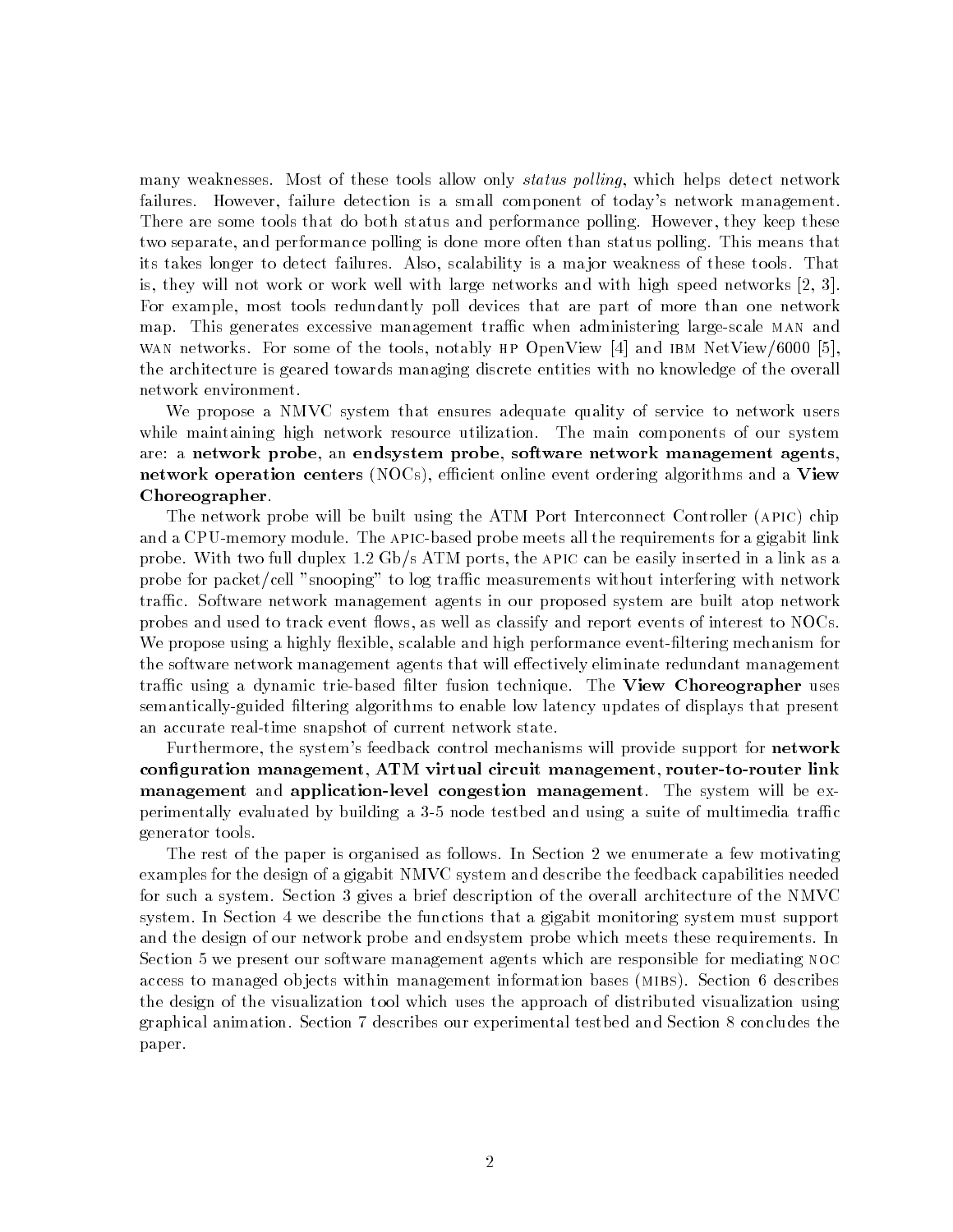### 2 Feedback Control Capabilities

In high performance networks, it is often necessary to make control decisions on the basis of incomplete or imprecise information, resulting in sub-optimal network performance. To improve network performance, it is necessary to adapt various network control parameters in response to observed traffic behavior. To be most effective, such adaptation must be done at all levels, including the global network level, where network management personnel can observe patterns and react to them in real-time, and then establish policies that can be implemented automatically when specied circumstances arise.

The data gathering and visualization mechanisms in the proposed NMVC system allow administrators to identify such situations and either make immediate adjustments to the appropriate control parameters or specify high level policies that allow the system to adjust its control parameters as local circumstances or dynamically changing conditions require. Similar situations arise at various levels of control; for example, ATM admission control algorithms include parameters that affect virtual circuit admission and routing decisions. Similarly, fair queueing algorithms and ABR flow control mechanisms include a variety of control parameters that can materially affect the efficiency with which network resources are used and the performance experienced by end users and should be made available for adjustment by administrators. At higher levels, flow and packet routing algorithms provide opportunities for administrators to tune network performance to suit specific circumstances.

Some of the key capabilities that the feedback control mechanisms support are described below.

Network Configuration Management. Consider a network being deployed to provide support for a large-scale military operation. Such networks can be very complex, supporting thousands of computer systems, distributed over substantial geographic areas and requiring tens or even hundreds of switches, routers and interconnecting links (which may employ ber optics, radio or satellites). Because of the time pressures associated with military operations, the ability to rapidly deploy such networks and quickly bring them on-line is crucial. Making rapid deployment work requires advance planning, trained personnel that can implement the network deployment plan and the ability to adjust the plan to meet local circumstances. Network configuration management capabilities are crucial to facilitating rapid deployment. detecting inconsistencies in actual and planned configurations, and for detecting failures. To facilitate rapid deployment of networks, we propose to provide mechanisms to automatically build a network configuration database from the state of network hardware and software, compare this to a stored network deployment plan and report variances to network managers, allowing them to determine what action should be taken.

 $ATM$  Virtual Circuit Management. In most bursty data applications, the traffic characteristics are highly unpredictable, forcing admission control and virtual circuit routing mechanisms to rely on approximate information since it is not possible to predict the traffic flow or accurately model the link capacity available at any instant. Through the use of appropriate measurements and control parameters, network managers can tune the performance of these mechanisms to adapt them to a specific network configuration or application mix. One key parameter for ATM admission control and routing of bursty data applications is the overbooking ratio. This is the sum of the peak rates of the virtual circuits using a particular link divided by the link capacity. In the absence of information about the average rate of virtual circuits,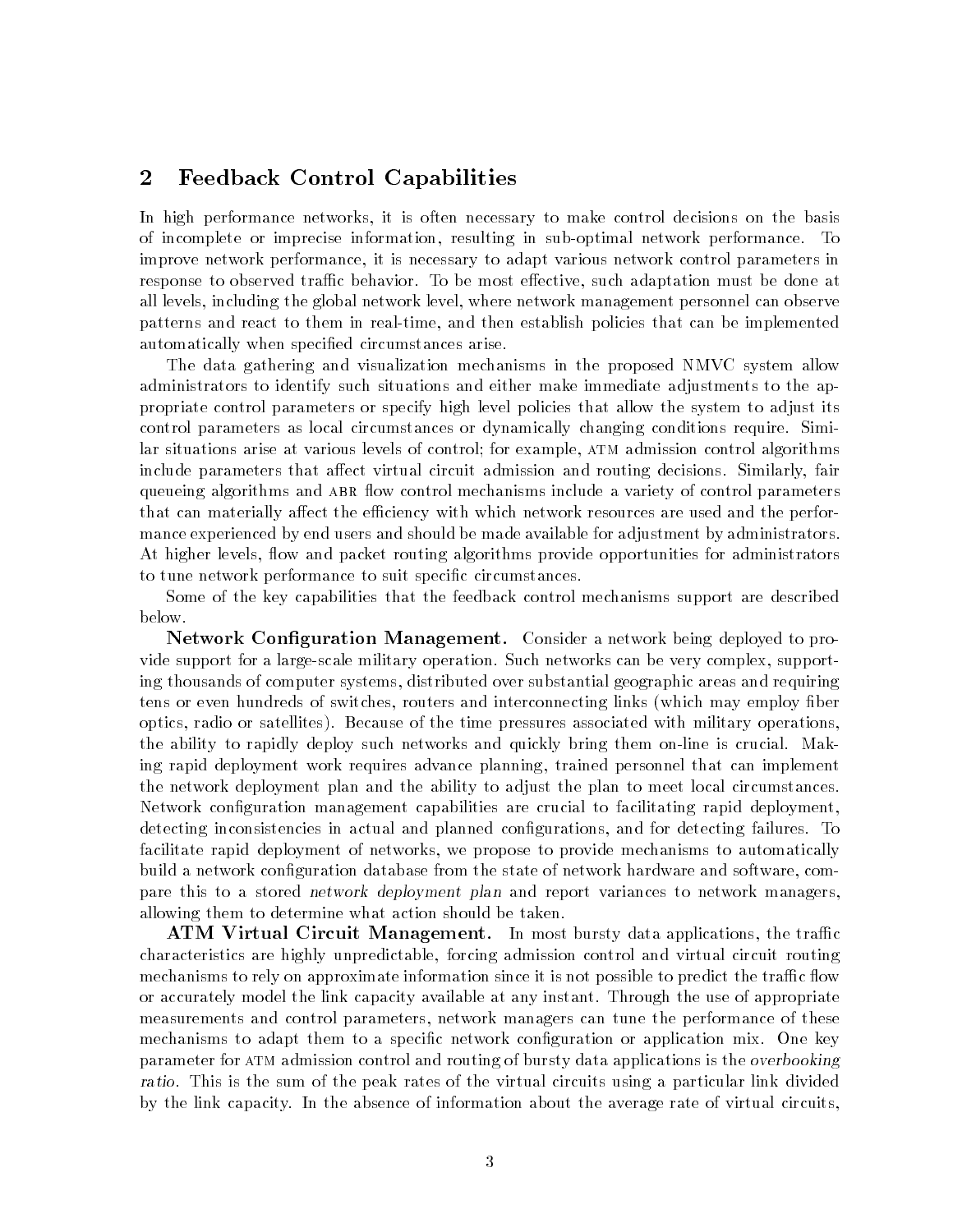the overbooking ratio can be used for admission control and routing. The simplest way to use the overbooking ratio is through a hard limit; for example a network manager might specify a default overbooking ratio of at most five. By keeping the overbooking ratio low, the network manager can limit the likelihood that a link will become congested. New virtual circuit requests that would exceed the overbooking ratio on a link will be diverted to alternate paths or, possibly blocked. Allowing a higher overbooking ratio reduces the chance of blocking but increases the potential for congestion.

The appropriate choice of overbooking ratio depends on a variety of factors. On a gigabit link, a higher overbooking ratio may be permitted, since the inherent statistical multiplexing advantage of higher bandwidth links allows higher average utilization for a given level of performance. On the other hand, a network manager may also choose to specify a higher than normal overbooking ratio on a low bandwidth bottleneck link because there are no alternate routes available and it is deemed better to allow the connections needing that link to adjust their data rates in response to congestion than to block connections. Dynamic adjustment of the overbooking ratio can also be appropriate. In particular, by observing the actual cell traffic on a link and the frequency with which connection requests for that link are refused, the system could determine that the current admission control policy for the link is too conservative or too liberal and adjust the allowed overbooking ratio accordingly. Such an adjustment could be done automatically under control of a specication provided by the network manager, or could be done interactively, with the system simply detecting the potential need for an adjustment and allowing the network manager to make the actual decision.

Virtual circuit routing algorithms also have parameters that can affect their performance in signicant ways and that can be useful to network managers. In particular, it is common in routing algorithms to limit the length of a path used to connect any two points in the network, relative to a shortest path. That is, if the network topology includes a k-hop path between two endpoints, the routing algorithm may consider only paths of length  $\leq k+2$  when routing between those two endpoints. Such constraints help prevent overloads at the virtual circuit level. By blocking virtual circuits that consume an excessive amount of resources, one preserves those resources for use by other virtual circuits that can use them more efficiently. At the same time, such constraints may limit traffic excessively in certain situations, making it appropriate to give network managers the opportunity to adjust them in response to local conditions.

**Router-to-Router Link Management.** Ip and ATM are often used together, with atm switches and links providing a substrate on which an ip network is overlaid. Permanent virtual circuits with fixed bandwidth are established between IP routers and from routers to end systems. To enable IP level resource management to work effectively, peak rate allocation can be used for these PVCs and priority mechanisms used in the ATM switches to isolate their traffic. The existence of an ATM substrate allows the bandwidth of these PVCs to be adjusted dynamically. Implementing dynamic bandwidth adjustment requires observations about traffic and congestion conditions on these PVCs and the knowledge of how PVCs are mapped onto ATM links so that if bandwidth on some pvcs must be decreased to accommodate an increase on other PVCs, this can be done with knowledge of the overall traffic distribution.

Gathering the information needed for dynamic bandwidth distribution can be done at either the atm level or the ip level. ip routers can report average pvc utilization and congestion and queue length information. Per virtual circuit cell counters within the ATM switches can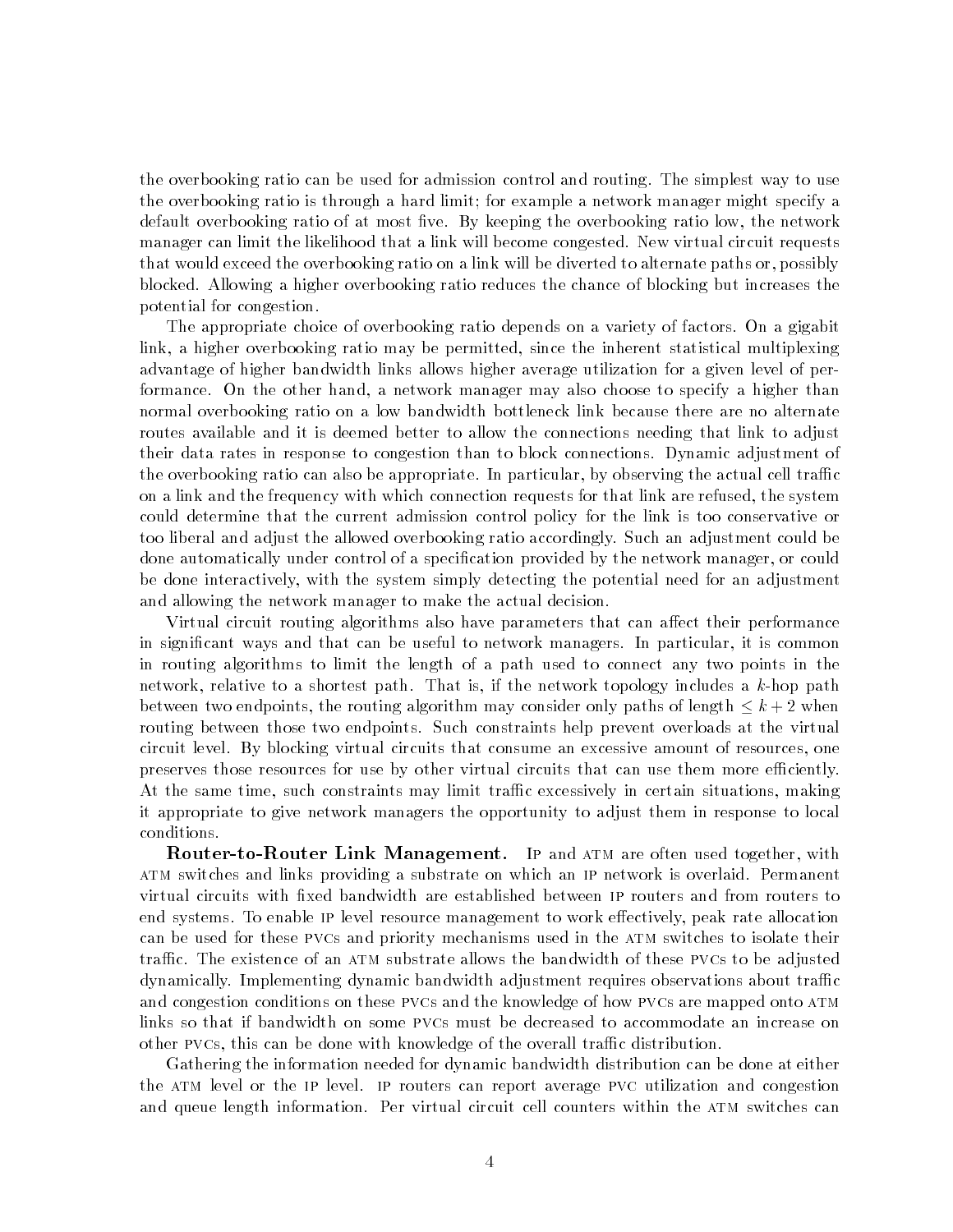be monitored to measure traffic flows on the given PVCs. Given this information, a network manager can specify that the bandwidth allocation on some pvcs be adjusted to accommodate the current traffic flows as shown in Figure 6. This can be done interactively, with the support of a display that provides a high level view of the inter-router traffic, or can be done algorithmically, using specifications provided by the network manager. The problem of assigning bandwidths to PVCs with known traffic requirements so as to minimize the unsatisfied demand can be solved using linear programming. However, the dynamic adjustment problem is complicated by the fact that demands keep changing and are not completely known (a congested pvc doesn't really tell you what the traffic demand is for that PVC, only that the demand is not being satisfied).

Once it has been determined that adjustments to pvc bandwidths are called for, the NMVC system must implement those adjustments by interacting with the ATM network control software and the affected routers, since they must adjust the rates at which they send on those virtual circuits. This will typically involve modication to a hardware pacing parameter in one of the router's network interface cards.

Of course, one can also envision the establishment of new pvcs between previously unconnected routers in response to more traffic between those routers than originally anticipated. This can reduce load on possibly congested transit routers, but may require allocation of bandwidth to the new PVC, possibly requiring adjustment to the bandwidth of other PVCs. Effecting this kind of a change requires interaction with both the atm network control and the router conguration control and routing tables.

Application Level Congestion Management. Multimedia applications can provide novel ways of coping with network congestion. In particular, video traffic can be coded in multiple layers with the lowest layer providing a usable signal and upper layers providing increased resolution and image quality. Layered video can be handled in an atm network by using different virtual circuits for the different layers. In a multicast environment, a different subset of layers may be delivered to different users, based on the presence of congestion in the network or variations in the different end systems' video capabilities.

The inherently high data rate associated with video applications and the ability to view video usefully at different resolutions makes control of video layers a potentially powerful instrument for coping with peak traffic demands. To implement this approach, we need mechanisms to detect congestion and to exert control. Congestion may be signalled by an unacceptably high cell loss rate or aal 5 frame loss rate on a given atm link. Based on such indications, virtual circuits carrying higher level coding information can be turned off, either at the local switch or at the source. To enable such control, the atm signaling software must provide a way for the user to designate selected virtual circuits as non-essential, or the network management system must have side information available to it that it can use to determine which virtual circuits can be turned off.

### 3 Overall Monitoring, Visualization and Control System

The NMVC system as shown in Figure 1 is composed of:

#### Network Probe

The network probe will be built using an atm Port Interconnect Controller (apic) Chip and a CPU-memory module. With two full duplex 1.2 Gbps ATM ports, the APIC can be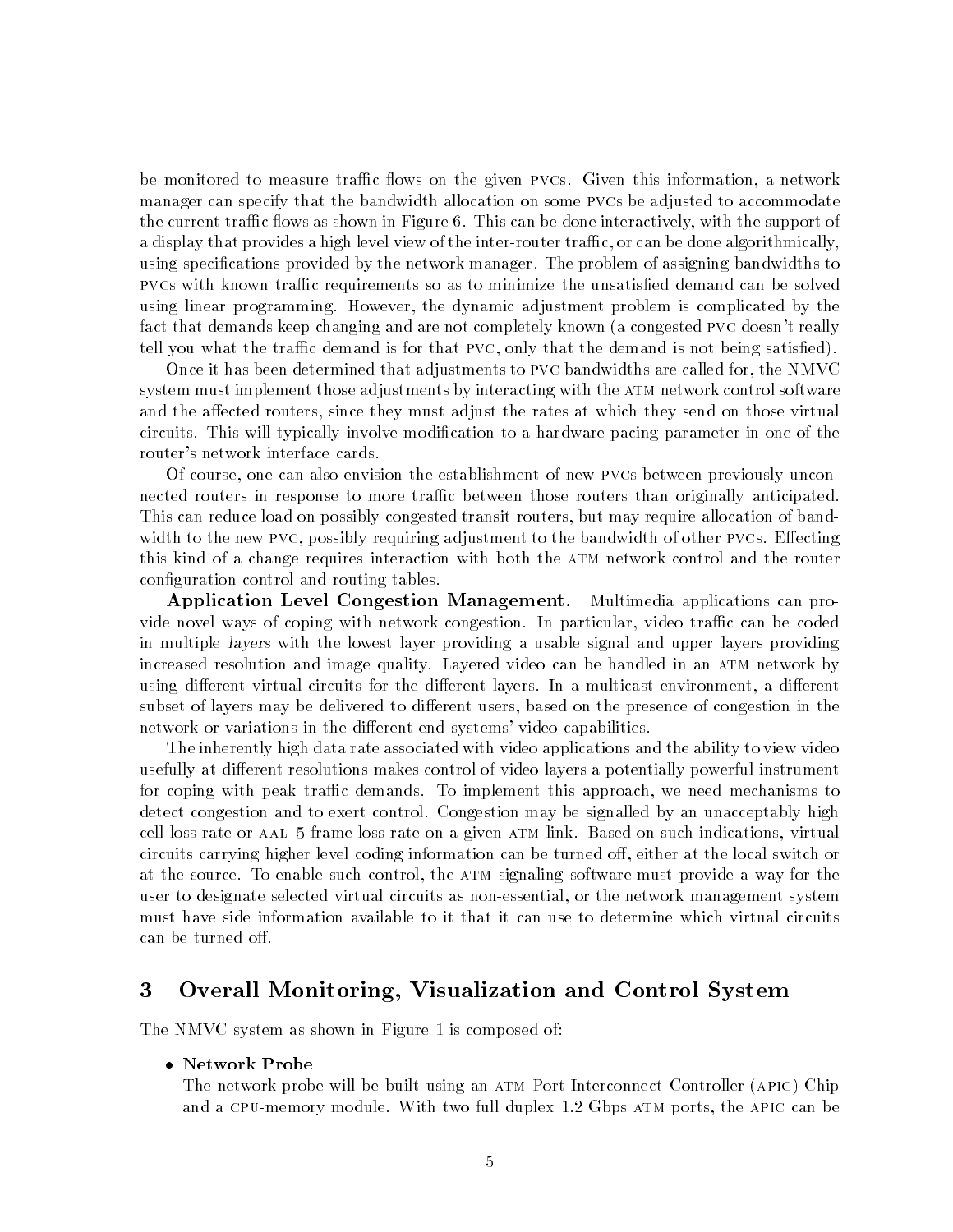



easily inserted in a link and can thus, efficiently "snoop" traffic as the ATM cells move from the input to the output port. The apic can sustain an aggregate bi-directional data rate of 2.4 Gbps.

### Endsystem Probe

The endsystem probe comprises protocol probe functions that are embedded within the main data processing path of the protocol. Once activated, a probe function is called for each packet, and if the packet belongs to a connection or flow of interest, selected parameters of the packet and of the connection state are retrieved and written to a kernel trace log, which is a circular buffer maintained in wired down memory.

#### • Software Management Agents

Software network management agents in our proposed system are built atop network probes and used to track event flows, as well as classify and report events of interest to NOCs. Common events reported to NOCs include alarms (such as delay or packet loss thresholds being exceeded for a service class), quality of service statistics such as the performance of particular IPv6 packet flows, and ATM connection blocking rates. When these types of events are detected by the agent, it noties the NOC via a trap and/or performs a corresponding local action.

### • Network Operation Centers (NOCs)

nocs (Figure 2) can remotely install and (re)congure the software management agents. In addition, nocs are responsible for collecting events, ordering them correctly, synthesizing multiple coherent views of network operation, and providing the human-in-the-loop capability.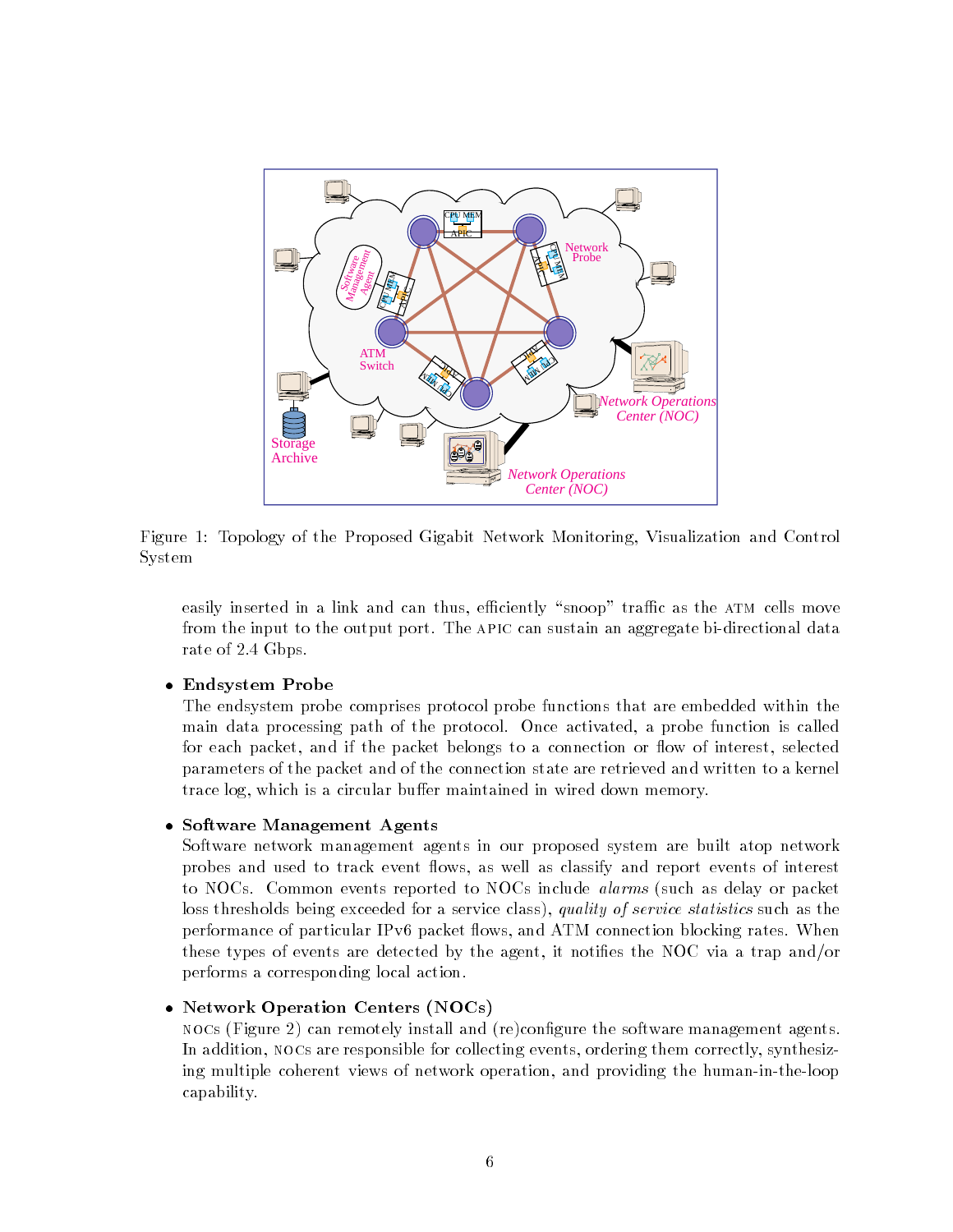

Figure 2: Network Operations Center

### Network Visualization Tool

The visualization tool, represented by the shaded area in Figure 2, consists of a display component, and a mapping component. The display component in our NMVC system will be prototyped using a version of POLKA [6], which is an animation toolkit designed to support animations of concurrent systems. However, since polka is too slow to handle the frequency and volume of events generated by a gigabit network, we are developing a more highly optimized tool for network visualization which retains polka's features for animation of concurrent systems. The mapping component, called the View Choreographer in the NMVC system, performs user-specied mappings from network events to both higher-level events and to changes in graphical views. These higher-level events may also be mapped to display updates.

#### $\overline{4}$ Network and Endsystem Probes

One of the key challenges in realizing a gigabit  $NMC$  system is the ability to "probe" various components of high-speed networks and endsystems with minimum interference. Our goal is to provide a comprehensive infrastructure with tools to monitor network behavior at all levels (i.e., ATM-to-application) and allow users and network operators to see protocol interactions as they happen. We believe that this will yield many interesting insights and opportunities for system-level optimizations. In the following section we briefly discuss the requirements of a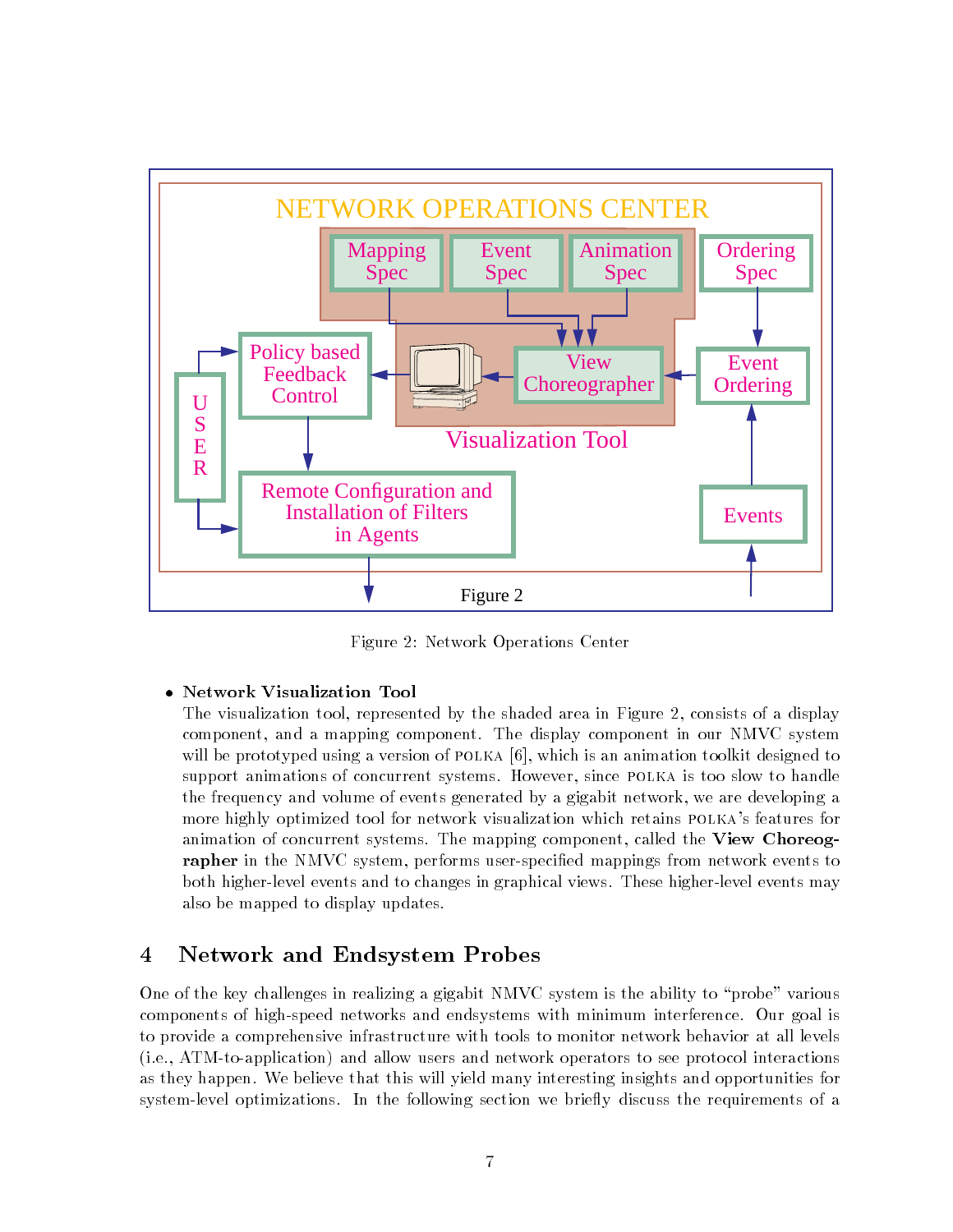

Figure 3: A High Performance Network Probe using APIC

network probe for gigabit links and our design which meets these requirements.

#### 4.1 Network Probe

A gigabit per second (Gb/s) data rate has several implications on the design of a network probe, which is responsible for traffic measurements at the lowest level. For example, the network probe must be able to extract and record necessary packet header information (or ATM cell counts) for packets being received at a  $Gb/s$  rate, and be able to deal with thousands of packet flows or atm connections on a given physical link. Interactive steering or feedback control requires that the network probe be very responsive and be able to change what it logs for particular packet flows in response to requests from the controlling network management agent. Finally, it is essential that the network probe not interfere with actual traffic while logging traffic data.

The apic-based probe meets all the requirements mentioned above. In our prototype implementation (Figure 3), each apic supports two full duplex 1.2 Gb/s links. Thus, the apic can be easily inserted in a link as a probe for packet/cell snooping to log traffic measurements [7, 8, 9]. Moreover, the apic's external memory/bus interface has been designed to deliver very high throughput and very low latency to applications [7]. We have performed extensive VHDL simulations of our design and the results verify that apic can deliver the expected performance. The simulation tests show that apic has a full-duplex throughput of 816Mb/s (1.18 Gb/s halfduplex) on PCI-64 and 456Mb/s (900 Mb/s half-duplex) on PCI-32 machines. Note that when the apic is snooping on native atm connections, it needs to only log the frame/packet header information, cell counts, and corrupted or lost frames in memory and does not need to bring the entire frame into memory. This leads to signicant savings in the memory bandwidth requirements.

Key mechanisms of apic that provide the necessary functionality and performance for gi-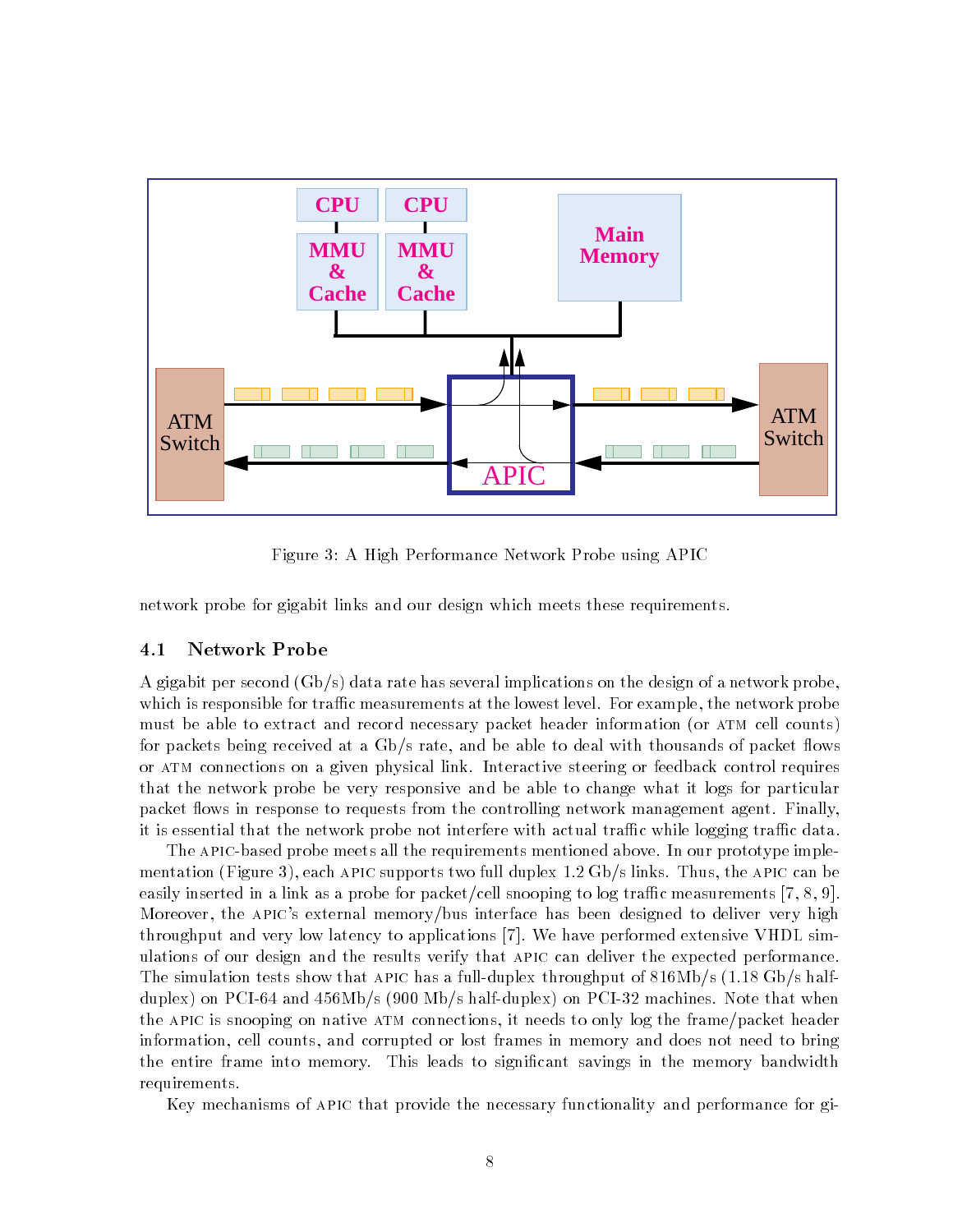

Figure 4: Probes for Kernel Resident Protocols

gabit data rates are described below:

- The Protected I/O mechanism allows applications residing in user space programmed  $I/O$ access to memory-mapped registers on the APIC, with specific access permissions to individual registers specifiable by the OS kernel. The *Protected* DMA mechanism allows user applications to directly queue buffers to the APIC for sending or receiving without kernel involvement. Used together, these two mechanisms allow data transfers to occur directly from user space to the apic without system calls or any other form of kernel intervention, and without compromising the security and protection mechanisms of the operating system. This translates to greatly improved throughput and latency characteristics for end applications [10].
- The Pool DMA with Packet Splitting mechanism enables construction of zero-copy protocol stacks, using page remapping to avoid data copying.
- Interrupt Demultiplexing is a technique used by the APIC to significantly reduce the frequency of interrupts to the host processor. This technique exploits the connection-oriented nature of ATM to differentiate interrupts associated with distinct flows, and to mask out interrupts corresponding to flows that have already been queued for service.

#### Related Work

The ATTILA  $[11]$  project tries to measure and monitor traffic on an ATM/SONET link using a network probe. However, a sun SparcStation10 is required for each network probe, and the data collected is at the cell/link level only. Further, no attempt is made to get higher level statistics such as end-to-end throughput or Quality of Service for different TCP connections.

OC3MON [12] can be inserted into a OC-3 network as a probe without any disruption to network traffic through the use of a splitter. It also has the added benefit of logging only header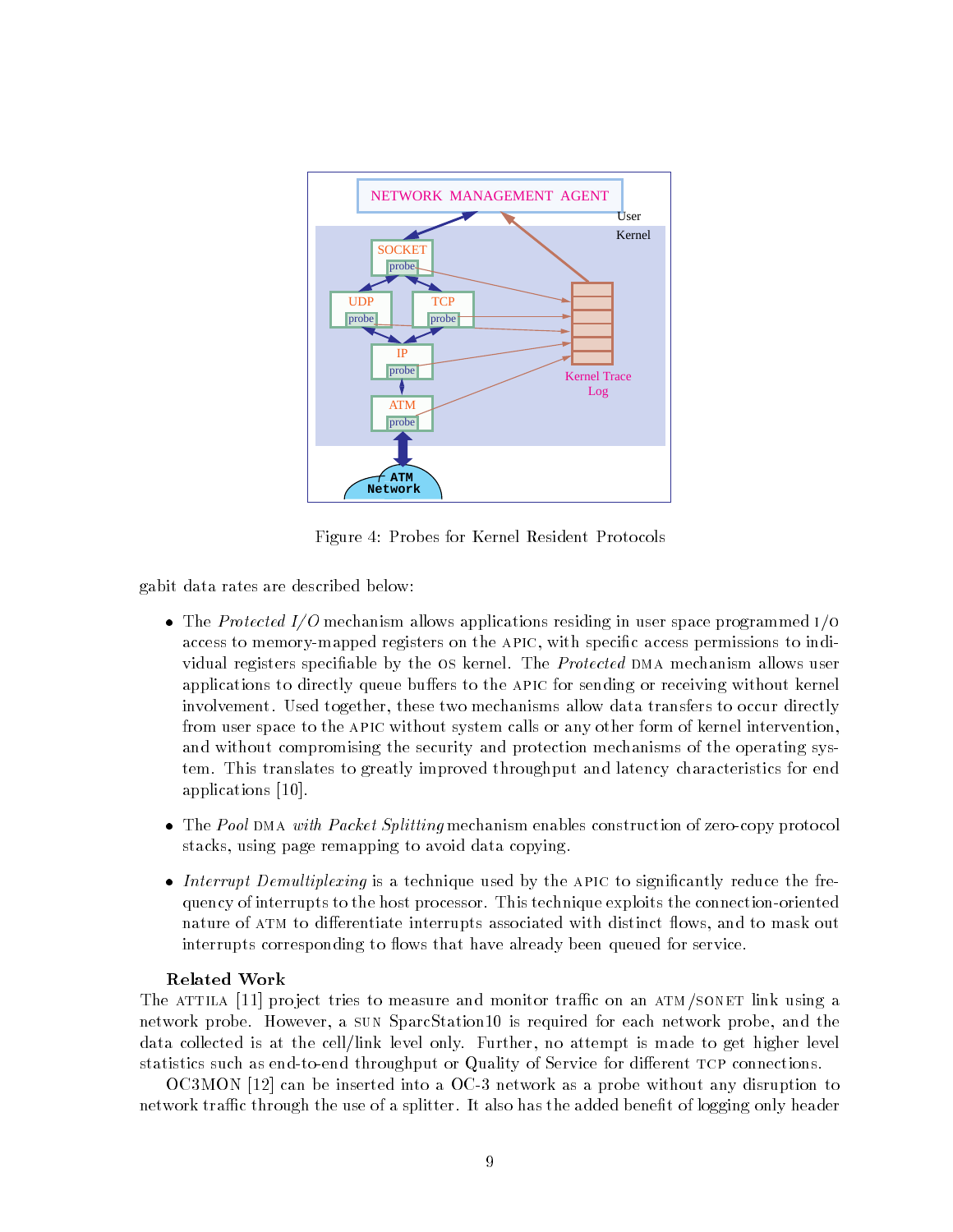cells thus leading to signicant memory bandwidth savings. However, it can currently operate only at OC-3 speeds (155 Mb/s) which is signicantly slower than our proposed apic probe which can probe gigabit speed links. An additional disadvantage of the design is that it needs a splitter to be able to snoop without disrupting network traffic. As link speeds increase, we expect the cost of such a splitter to increase thus driving up the cost of the probe.

#### 4.2 Endsystem Probe

Another objective of the NMVC system is to allow a network provider or a network user to ensure that various classes of applications receive their promised service and to respond to changing traffic patterns by tuning protocol control knobs at various layers of protocols. Such end-to-end network management capabilities require that not only network nodes but also endsystems participate in the measurement and control of the network. We propose using software probes in protocols to make timing measurements and to retrieve the state of execution of a protocol stack. The reference conguration of an endsystem probe is as shown in Figure 4.

The endsystem probe will be built using a set of protocol probe functions embedded in kernel resident protocols such as TCP, UDP, IP, and ATM, and will be controlled by network management agents (Figure 4). Each protocol has a probe function embedded within the main data processing path. The probe function is called for each packet, and if the packet belongs to a connection or flow of interest, selected parameters of the packet and of the connection state are retrieved. For example, the probe in the TCP code can be programmed to retrieve the congestion window size of a given  $TCP$  connection, in order to see how the window size changes with time. The probe functions write the selected values to a kernel trace log, a circular buffer maintained in memory.

The probe functions within the protocol stack are all independent and are programmed via the Network Management agent. Once the probe functions are activated and start writing to the kernel trace log, it is the responsibility of the network management agent to retrieve the parameters written to the log and to do preliminary data analysis and compaction, before returning the desired network events to the noc.

In addition to monitoring the state of any flow, it is also possible to program the probe function to modify the state of a flow by changing various parameters associated with the flow state and the protocol state. So it is possible to implement feedback control from a NOC by setting protocol control knobs on remote end stations, for example, to limit traffic during periods of congestion. It is important to note that this capability of reading and writing flow state parameters is different from, and complements, the functionality offered by SNMP. SNMP does not provide the fine grained per flow state monitoring and control described in our design.

### 5 Software Network Management Agents

Network management agents are responsible for mediating NOC access to managed objects within management information bases (MIBS). Managed objects contain attributes describing the health and status of network elements. Standard MIBS contain pre-defined objects corresponding to protocol and hardware resources in an Internet environment (such as 1P, TCP, UDP, and network adapters).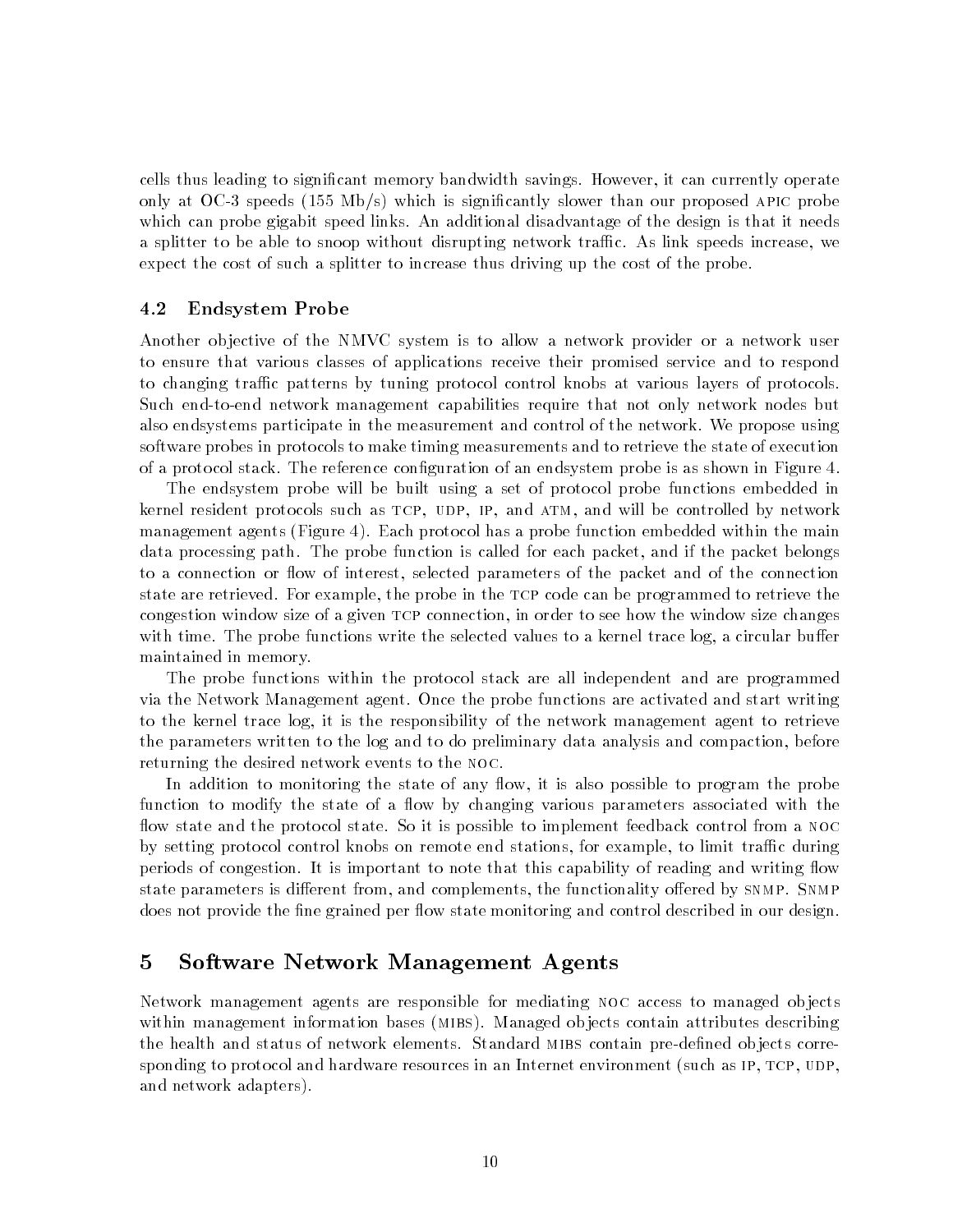

Figure 5: Software Organization in the Endsystem

As shown in Figure 5, agents in our proposed NMVC are built atop network probes and used to track event flows, as well as classify and report events of interest to NOCs. Common events reported to NOCs include *alarms* (such as delay or packet loss thresholds being exceeded for a service class), and *quality of service statistics* such as the performance of particular IPv6 packet flows, and ATM connection blocking rates. When these types of events are detected by the agent, it notifies the NOC via a trap and/or performs a corresponding local action.

Agents help nocs maintain the reliability and quality of service for the overall system. In conventional low-speed networks this is typically accomplished by having nocs periodically poll certain attributes of objects managed by agents. Polling is used to monitor the current state of the network elements and to take corrective action when problems are detected. However, selecting an appropriate polling interval is difficult. Polling too often creates excessive network and system load, whereas polling too infrequently prevents nocs from detecting and reacting to serious system problems.

In gigabit networks, polling is even more problematic because the tremendous volume of events can trigger an enormous number of state changes between polling intervals. However, administrators and management applications may only be interested in a subset of these events (e.g., alarms) and state changes (e.g., failure of a network adapter or an image server). This problem motivates the use of trap-directed polling and high-performance event ltering in our proposed nmc system.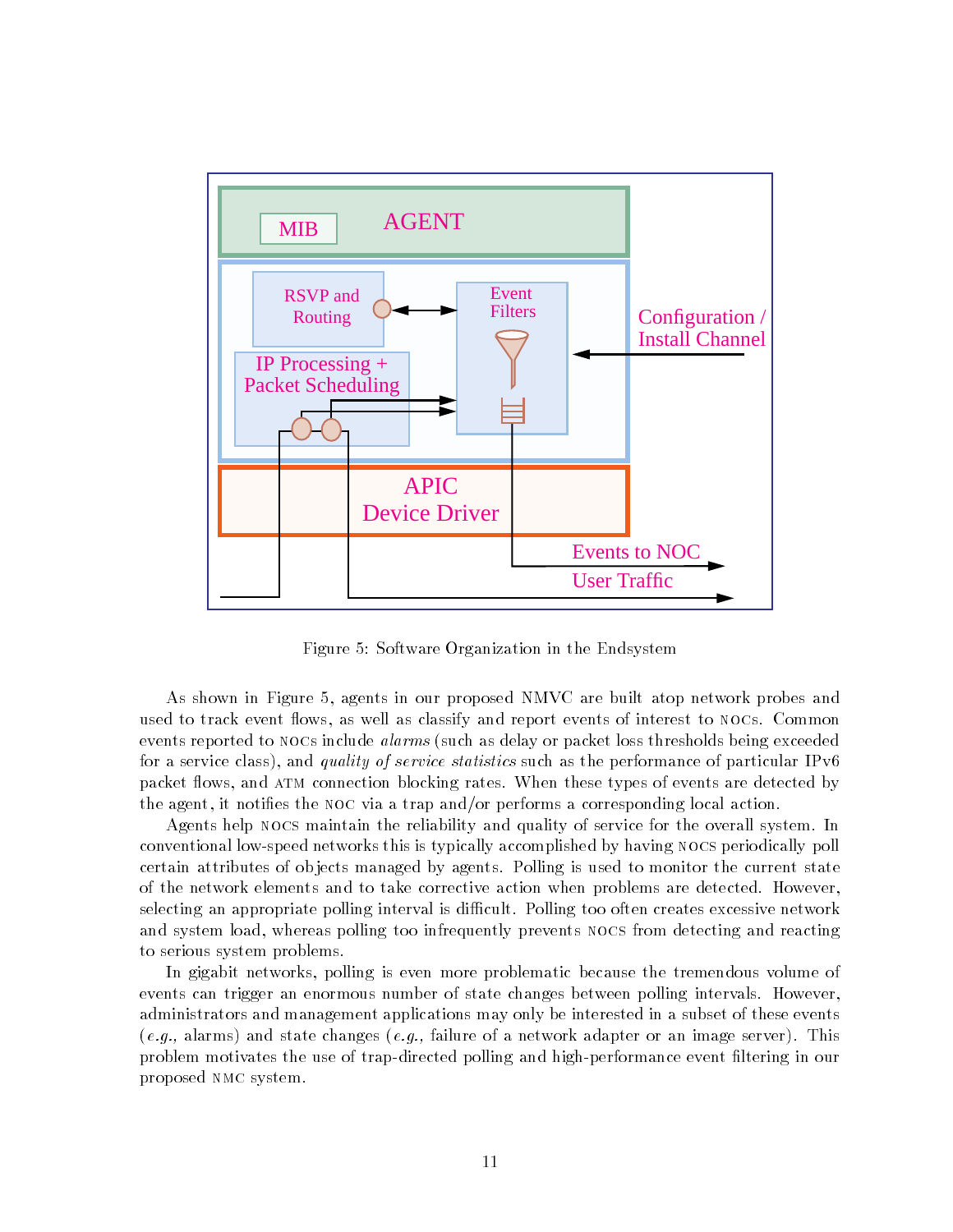#### 5.1 Event Filtering

We plan to enhance the flexibility, scalability, and performance of event filtering in NMVC network management agents by developing an event ltering framework based on java. We will use JAVA to create a highly portable, configurable, and efficient filter installation and execution environment. The significance of using JAVA is that it is platform independent and thus can be used to download and reconfigure remote filters. The JAVA filter code can be compiled on the local machine making it more efficient than using interpreted code.

• Filter specification: Filters will be specified in a high-level specification language, transmitted across the network to the node agents, and compiled into machine code that is optimized for each network node platform. Our high-level specication language will be based on java. Filters will be defined as a set of predicates using JAVA features like objects, methods, and expressions. These filter predicates can be used to specify protocol header fields (such as TCP port numbers, ip source and destination addresses, atm VCs), application-level information (such as timestamps, telemetry measurand values, and image type), as well as node parameters (such as buffer occupancy, cumulative packet loss, and average delay).

• Filter installation: The use of JAVA greatly simplifies remote installation and configuration. JAVA programs can be downloaded from NOCS to agents using the widely available HTTP protocol. Moreover, they can executed in a portable manner on a broad range of hosts and agents.

• Filter fusion: Our proposed NMVC will compose multiple filters to reduce the number of operations required to process  $E$  messages through  $N$  event filters with  $P$  predicates from O(E - <sup>N</sup> - <sup>P</sup> ) to O(E - <sup>P</sup> ), which is the minimum possible. This enables scalable performance improvements when <sup>N</sup> becomes large (as is the case for agents in large-scale networks). Efficient filter fusion will be implemented using a dynamic trie-based filter engine. A trie is an indexed-based search tree which eliminates expensive comparisons. Multiple filter expressions can be composed using dynamic trie-based data structures. To reduce search overhead, the trie coalesces common predicates according to criteria such as frequency of duplication or predicate priority. This trie-based approach is a generalization of the DAG-based techniques presented in [13]. Every node in the trie implements a particular type of branching mechanism. The branching mechanism selected at a node employs a lookup function (such as a hashing function, a binary search, or a series of inlined relational expression comparisons). During trie construction, the appropriate type of lookup function is selected based upon the type and the range of data values in a node.

• Filter Compilation: To eliminate the cost of interpretation, we will apply JAVA "justin-time" compilation techniques to flexibly configure (and reconfigure) high-performance event filters. This supports flexibility *and* high performance. For instance, filters can be reprogrammed by NOCs to adjust their sampling rate for different classes of events. These new filters can be downloaded from the nocs to the agents as portable bytecode. The agent will then fuse this bytecode with existing filters and recompile it into the native instruction set for the agent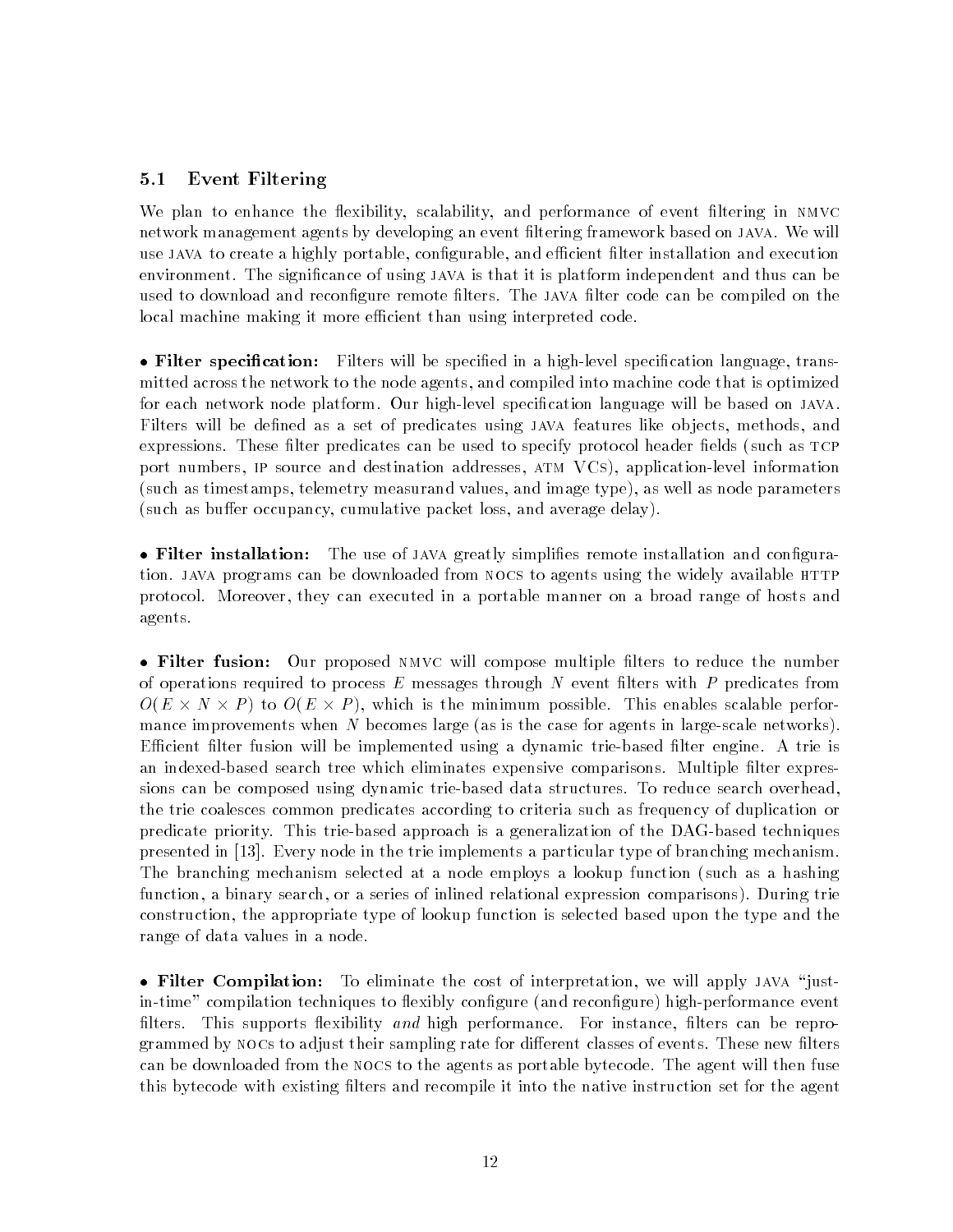

Figure 6: Application Connection Tracing

host. Thus, filters will be able to execute directly on the native agent hardware, which is an order of magnitude faster than interpreted code.

#### 5.2 Online Event Ordering

Many of the displays and analysis tools in our NMVC system require the event stream to maintain causal ordering (i.e., events must obey the Lamport "happened-before" relationship [14]). A common way to maintain event ordering in centralized systems is to timestamp the events and sort them before analysis. However, the distributed, real-time nature of large-scale highspeed networks prevents the use of globally consistent event timestamps. Therefore, as event streams from individual nodes in the network are merged at a NOC, variation in network congestion, processing delays, and buffering of events by software agents can "misorder" events in the combined event stream.

Out-of-order events can confuse viewers as well as produce misleading or incorrect displays [15, 6]. For example, Figure 6 displays an end-to-end path trace that illustrates the bandwidth, queue length, and loss rate for each link. As a burst of traffic passes along this path, we would expect to see the bandwidth and queue length indicators rise and fall as the traffic burst passes through each link. However, the misordering of events arriving at the NOC could cause the indicators to rise and fall in reverse order, or even in unison. To alleviate this problem of misleading displays, we are developing advanced ordering lters that ensure that the event stream reaching noc display and analysis tools adheres to causal ordering.

We have developed a similar filter for use in the Falcon [16] project. However, the filtering code used in Falcon is specic to the particular instrumented threads library in use in that project. We are proposing a more general technique for the generation of ordering filters, based on a specication of ordering relationships and events. Thus, the ordering components that we develop will be easily transferable to other projects and uses.

These event ordering or *causality* filters enforce a set of ordering rules [16]. They examine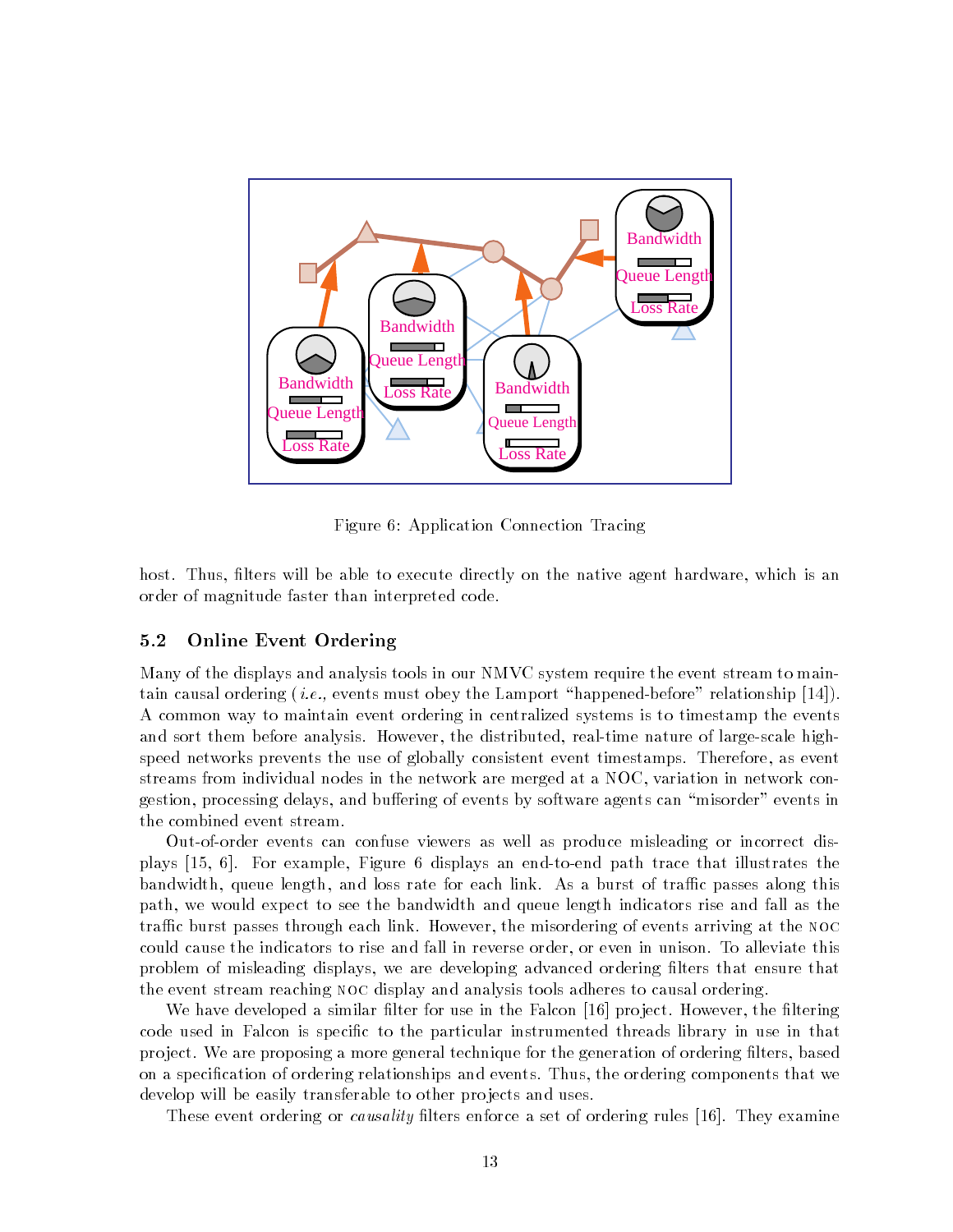each incoming event record and check the applicable rules  $(i.e., specified causal relations)$ . If no rules are violated, internal data structures are updated to reflect the occurrence of this event. and the event is passed on. Conversely, if a rule violation is detected, the event record is queued until the applicable rule is satisfied.

#### 5.3 Related Work

While the commercially available SNMP and CMIP based network monitoring and management tools perform fairly well for conventional ip networks in a lan environment, most have limitations that make them inadequate for the challenges of high-speed network management, visualization, and control.

#### 5.3.1 Software Management Agents

With few exceptions (such as Cabletron's spectrum and osi NetExpert), the tools we surveyed did not handle correlations between network entities. Thus, many alarms and traps can potentially be generated due to a single point of failure. SPECTRUM is built around an artificial intelligence engine, called the Inductive Modeling Technology (imt), which together with its ob ject-oriented design, permits spectrum to understand dependencies. The spectrum server allows both server-initiated and operator-initiated device polling. Further, no redundant monitoring of devices occurs when multiple clients are monitoring the same device on different maps. However, the package has quite a few reported performance inefficiencies and thus, it is slower than other commercially available tools and cannot scale to networks operating at Gb/s.

The Center for Telecommunication Research at Columbia University has proposed an Integrated Reference Model (irm) [17] for the management and control architecture of gigabit networks based on the OSI CMISE. The core of CTR IRM is a centralized network telebase that contains extensive information about network operations. However, the structure of the database and issues involved in data collection, event-ordering, and feedback control are not adequately addressed. The system runs on a wan emulator with a software emulation of a subset of IRM on a supercomputer. Empirical results based on actual networks have not been obtained. Also, the thrust seems to be on developing a Virtual Reality gui rather than on real-time measurement, visualization, and control [2, 3].

The group at LBNL [18] recognized the problem that the applications on high speed networks typically get only a small fraction of the network bandwidth. To analyze the problem and pinpoint the bottle-necks, they have developed a logging facility and have used it for a distributed application running on their testbed ATM network. This has been very useful in identifying performance bottlenecks and understanding interactions of protocols at various layers. However, while events are logged in real-time, all analysis is done offline, that is, after all the logging has terminated. This does not give much scope for online feedback control. There is no autodetection of faults or human-in-the-loop, issues which our proposed scheme addresses fully. The design is tightly coupled to and oriented towards their chief application - the Distributed Parallel Storage Server [18]. Also, there is no support for online event-ordering and, except for the logging of events, only commercially available monitoring systems are used which can be inadequate.

 $OCSMON$  [12] does provide a wide variety of filters for collecting network traffic statistics such as number of active flows, traffic in bytes, packets and so on but the set of filters is fixed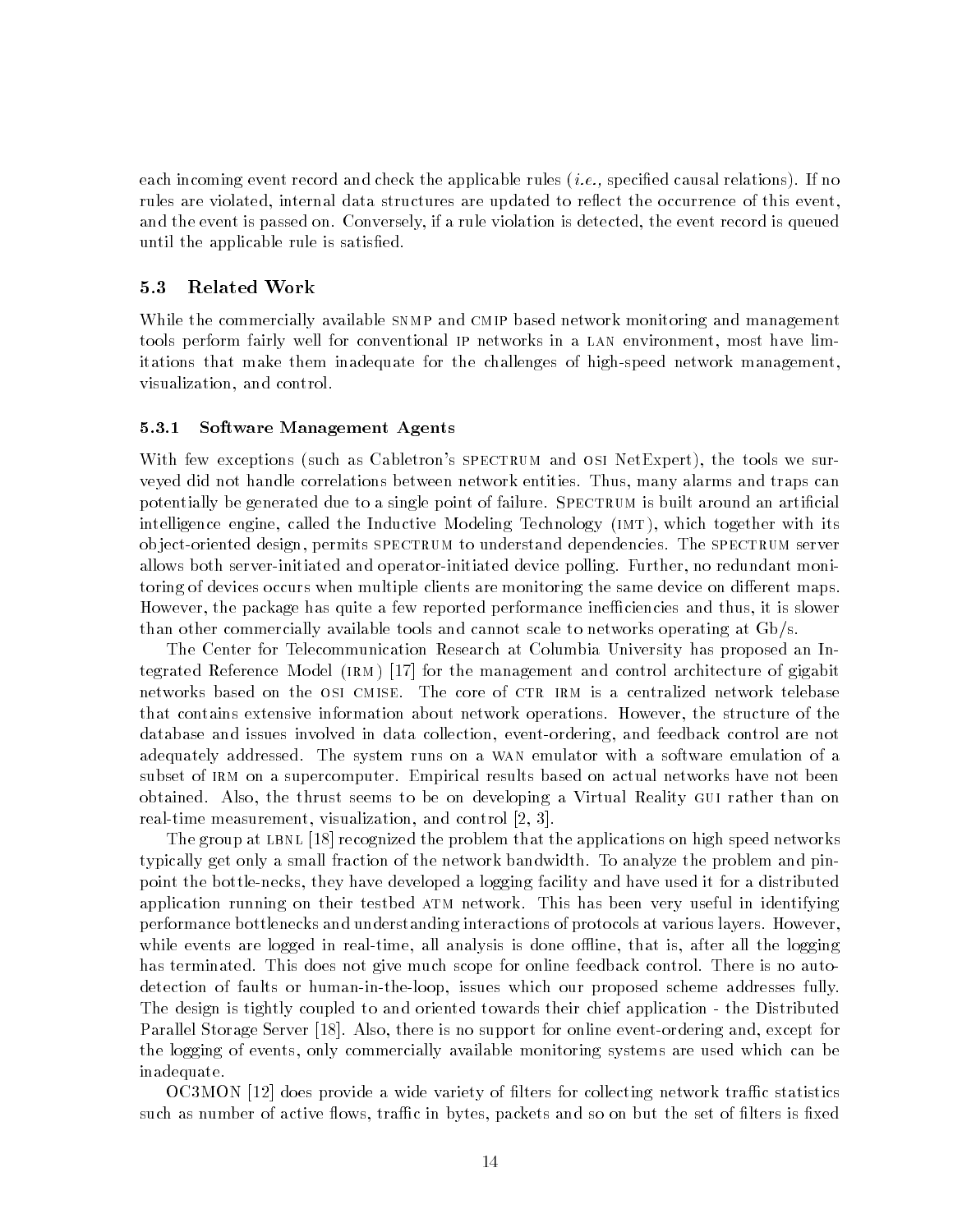and new filters cannot be added at runtime. Our system provides a mechanism using Java and an efficient filter fusion technique to allow network managers to configure and install filters matching their specication to remote agents as discussed in Section 5.1. Also, OC3MON does not address the issue of event ordering.

#### 5.3.2 Event Filtering

An extensive survey of existing event ltering mechanisms spanning domains such as active databases, distributed systems, network monitoring and management, on-line network services, and user-level communication protocols can be found in [19]. From this survey, we see that in general, conventional mechanisms provide limited support for lter fusion, focusing primarily on packet filters for the  $TCP/IP$  communication protocol suite [20, 21, 22, 13]. Our work extends existing research by producing a flexible object-oriented framework for filter fusion based on a dynamic trie-based lter engine.

HP OpenView provides an implementation of the iso osi event report management services [4]. HP OpenView filtering supports the registration of Event Forwarding Discriminators (EFDs) on remote agents in a network. However, OpenView's implementation of  $\circ$ SI EFDs is inadequate for high-performance event filtering. It suffers from a highly inefficient process architecture that requires 4 context switches and 3 interprocess communication (ipc) exchanges to receive, filter, and deliver each event end-to-end [19].

Bates has implemented dynamic analysis using primitive and high-level events, where some filtering is performed for high-level events in order to reduce the amounts of information presented to users. However, in contrast to our approach, Bates performs filtering after data collection has been completed [23].

Isis [24] supports event filtering in its *Reliable Distributed Objects* (RDO) News service [25]. In Isis RDO News, filtering is performed at the destinations since all consumers in a process group receive all events sent by suppliers. Therefore, the RDO News filtering architecture will not scale to accommodate a large numbers of consumers that possess complex filtering requirements. In contrast, the event filtering mechanism proposed in our effort allows filtering at the agents. which supports much greater scalability in gigabit network environments.

CSPF is a stack-based packet filter that operates on binary instructions (e.g., pop and push). CSPF uses boolean expressions, along with a tree model, to configure its filtering engine. BPF extends and enhances CSPF to overcome certain performance limitations with CSPF. Both CSPF and BPF maintain a list of configured packet filters (the list maybe reorganized dynamically to move frequently accessed filters to the front of the list). This approach works well if there are relatively few packet lters, or if only a small number of consumers are active simultaneously. When there are hundreds of filters and/or hundreds of consumers, however, this approach does not scale up since the time required to filter packets grows linearly with the number of filters.

The Mach Packet Filter (mpf) is designed to support user-level implementations [26] of layered protocol stacks (such as  $TCP/IP$ ). The MPF composition technique assumes the existence of a common prefix across protocol headers. This assumption enables low latency setup and removal of composite packet filters. However, this particular optimization strategy does not generalize to compose more complex lters.

The PathFinder tool described in [13] presents a more general technique for coalescing lters with common prefixes. PathFinder is a packet classifier that combines software and hardware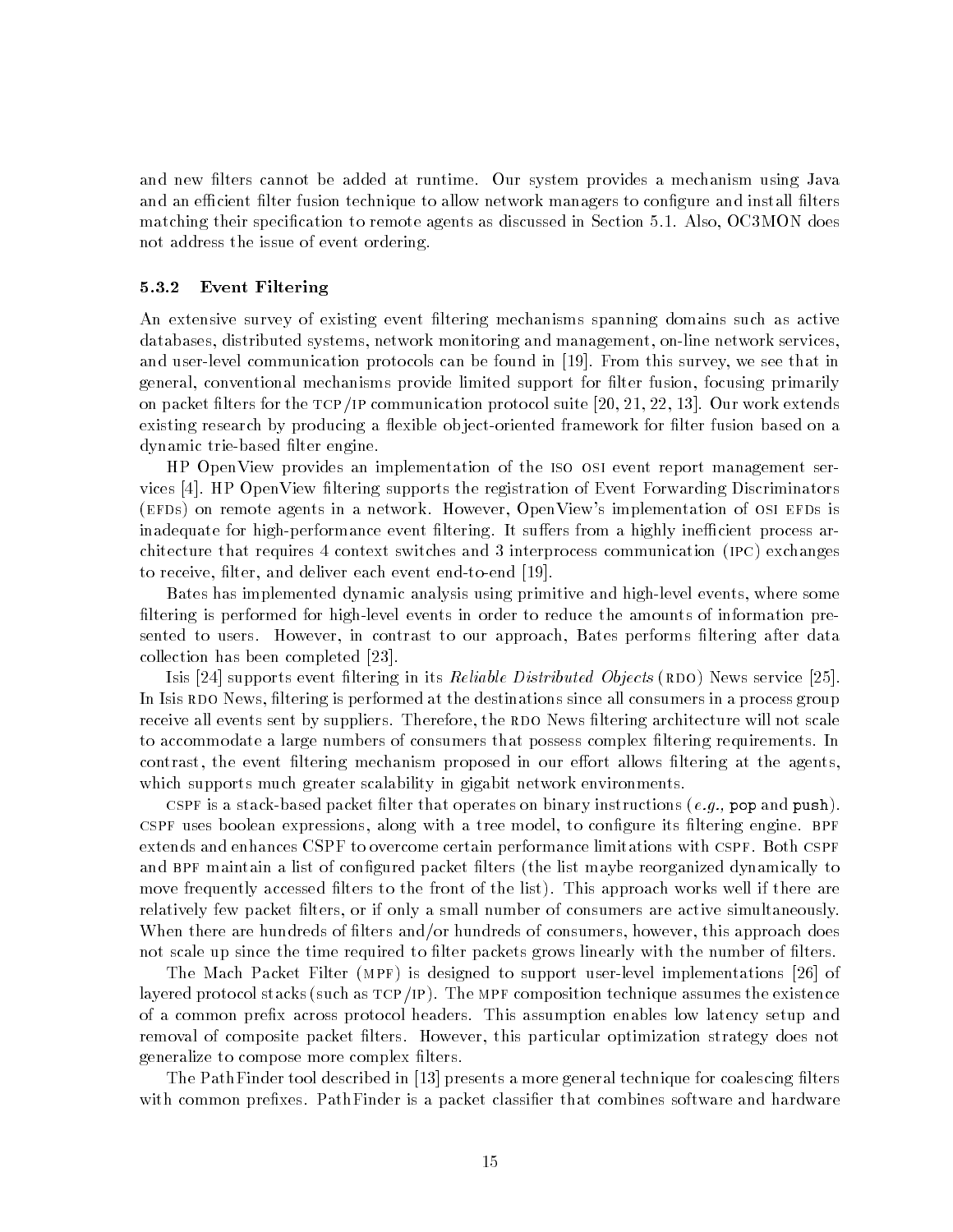techniques to optimize the composition of complex ltering patterns. The software portion of PathFinder builds a directed-acyclic graph (DAG) interpreter based upon patterns specified by a user-defined declarative syntax. One limitation with PathFinder is the relatively high latency required to setup/remove patterns from the DAG (since the DAG must be searched from the root to the leaves when inserting/deleting a new pattern). In addition, the software implementation of the DAG uses an interpreter, rather than a compiler.

### 6 Network Visualization Tool

Visualization tools for parallel and distributed systems assist developers in debugging, evaluating, and tuning parallel and distributed programs by presenting displays of communication behavior, utilization, and computation. Existing algorithmic methods for managing networks have not matured to the point where fault detection, isolation, correlation, and correction can be automated scalably [1].

Paragraph [27] is a portable trace analysis and visualization package for message-passing programs, producing displays of processor utilization, communication, etc. However, it relies on the production of PICL [28] traces, does not support the creation of new views, and is designed for the visualization of application programs rather than networks. Similarly, the Pablo project [29] addresses source code instrumentation, data capture, and data analysis for massively parallel systems, but does not adequately address the needs of high-speed networks. The PARADE project [30] is composed of the POLKA animation toolkit  $[6]$ , designed to support the visualization of parallel and distributed systems, an Animation Choreographer [15], and various libraries of predened animation views for particular architectures and programming paradigms such as PVM, Conch, parallel C threads, and High-Performance FORTRAN. We will extend this approach to the online visualizations of network status and behavior. Falcon is a system for on-line monitoring and steering of large-scale parallel programs. The purpose of such interactive steering is to improve the program's performance or to affect its execution behavior. The Falcon system is composed of an application-specic on-line monitoring system, an interactive steering mechanism, and a graphical display system. However, Falcon is designed for the monitoring and steering of threads-based application programs [16].

Our proposal is based on an alternative approach: distributed visualization using graphical animation. Graphical animation taps into well-developed human abilities to detect patterns and recognize anomalies in those patterns. Thus, visualization can help administrators detect recurring traffic patterns, determine appropriate quality of service parameters, and fine tune network performance. To be an effective tool for managing large-scale, high-speed networks. visualizations must exhibit scalability and celerity. Scalability is achieved through the hierarchical presentation of views at various levels of abstraction and through support for interactive navigation through these views. Celerity or speed is achieved through careful design of displays and by semantic ltering of animation events resulting in timely display that approximates the current global state of the network.

The visualization tool, represented by the shaded area in Figure 2, consists of a display component, and a mapping component. The display component in our proposed NMVC system will initially be prototyped using a version of POLKA [6], which is an animation toolkit designed to support concurrent animations. POLKA supports color, real-time,  $2\frac{\star}{2}$  dimensional, smooth animations, and focuses on a balance between power and ease-of-use. polka provides its own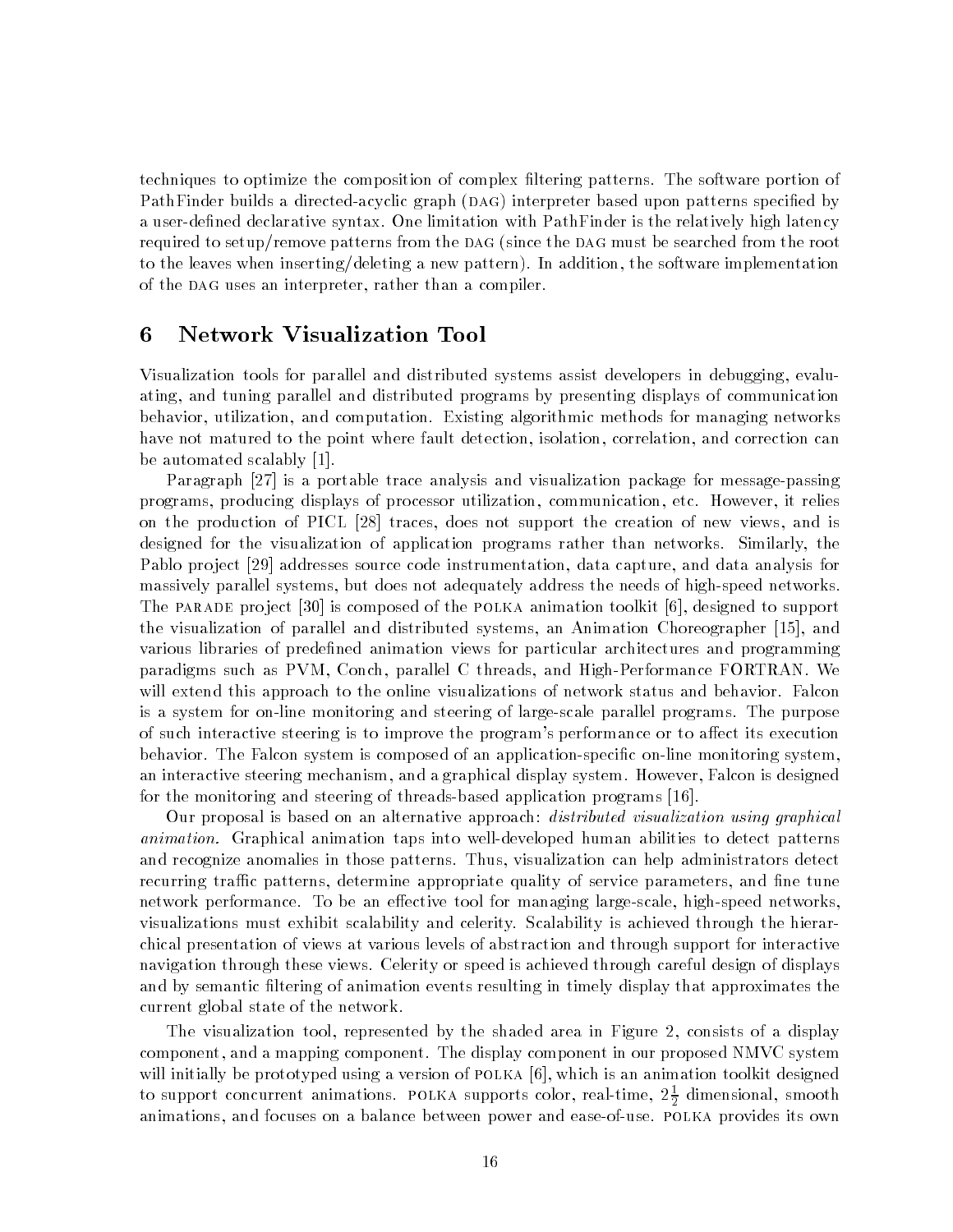high-level abstractions to make the creation of animations easier and faster than with many other systems. Thus, the user can easily modify the existing display, or specify new ones. polka has been successfully used in the visualization of the execution of PVM, HPF, and parallel C threads programs, and as the basis for program steering decisions in the Falcon system [16]. However, polka will not scale up to be able to handle the frequency and volume of events generated by a gigabit network. Hence, we are creating a more highly optimized display package for the NMVC system that retains polka's capability of animation of concurrent systems. One idea is to use Java to create the display package which can then be transferred and compiled at a noc.

An essential element of the visualization tool is a mapping component, called the View Choreographer in the proposed NMVC system. The View Choreographer relies on specications of the following: the format of events produced by the monitoring system; the set of views available for display; high-level (composite) events and their component low-level (primitive) events; and the mapping from events (either high-level or low-level) to updates of the graphical views. Based on these specications, the View Choreographer transforms the event stream emanating from the ordering lters into the appropriate calls to update the display. Another function of the Choreographer is ltering based on the graphical semantics of the events passed on to the Choreographer. The goal of this ltering is to avoid redundancy in the display by selectively combining, ignoring, or postponing the presentation of selected execution events.

In the development of this network visualization and control system, we focus on creating a parameterized, modular system that provides displays that are both scalable and informative. In the paragraphs below we discuss the importance of these characteristics in such a system.

Research in communication networks continues at a rapid pace. In recent years, various representations for network management information have been proposed, including snmp, cmip, and snmpv2, and assorted proprietary formats. To promote the continued usefulness of our network visualization system in the face of changing standards, we propose a modular framework that will permit the specification of new and different event types and displays. This flexibility is accomplished through the use of event, display, and mapping specifications and the automated generation of a mapping component, the View Choreographer. This clean, well-defined interface between data collection and display will allow new standards for network performance information to be easily incorporated as they are developed. Similarly, new displays that are found to be useful to network administrators can be easily added to the system.

A suite of displays will be developed, including displays to assist with the rapid depolyment of networks, to check the conguration of network topology and connectivity, and for performance management, fault handling, and accounting management. To be effective, these displays for managing large-scale, high-speed networks must also be *scalable*. Some of the views in the suite will present a high-level view of the network. Others will be lower-level, such as views of individual nodes and links, representations of bandwidth utilization, loss rates, and queue lengths, and other pertinent information. In general, high level views will be provided and statistics for lower-level visualization is collected only upon a specic request by a network manager. On receiving such a request, the remote software monitoring agent would be reprogrammed (using trie-based filter fusion for efficiency) to probe for example a specific virtual circuit. Views will be connected in a hierarchical manner, and the system will support the navigation of views at multiple levels of abstraction. Lower-level views may be activated by "warning" or "alarm" events or through user interaction with higher-level views.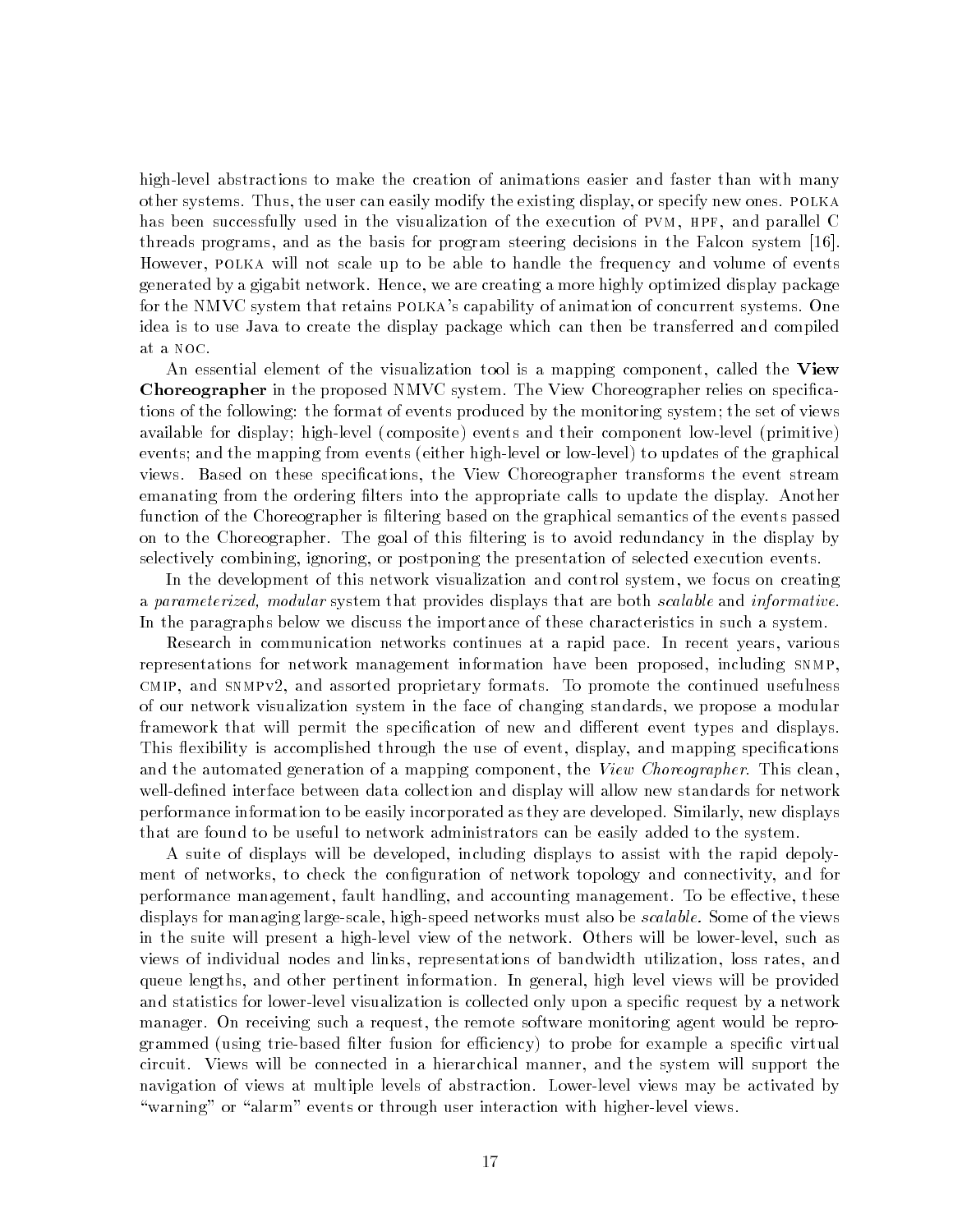An essential characteristic of these displays is that they be informative. This implies that not only must they contain the data essential to an administrator charged with monitoring and controlling the network, but that the information be presented in a way that is easily perceived by the viewer, and in a timely manner. This will require the careful application of principles of design for human-computer interaction to the creation of displays. To ensure that visualizations represent recent states of the network that approximate the overall global state, displays will be designed to allow rapid update. Further, the ltering functions of the View Choreographer will assist in minimizing the delay between the arrival of information regarding the network state and the visual presentation of this data.

### 7 Proposed Experimental Testbed

To experimentally evaluate the capabilities of our NMVC system, we propose building a 3-5 node testbed composed of atm switches, network probes, ip packet processing elements, network management agents, network operation centers (NOCs), a storage archive for off-line analysis (shown in Figure 1), and many endsystems that will host distributed applications.

The ATM switches are replicas of Washington University's gigabit ATM switching systems. These switches are highly scalable in terms of the number of ports and provide extremely efficient support for multicasting. The network probes will be built using an APIC chip and a CPU-module. To test the features of NMVC components (such as atm switches, network probes, IP packet processing elements, filtering agents, and visualization tools) we will develop a suite of multimedia traffic generator tools. These tools will enable us to generate network traffic according to different traffic models in a controlled manner. We will use these tools to evaluate the NMVC components and to explore the opportunities for interactive and algorithmic feedback control.

The main ob jectives for building the testbed is to be able to experimentally prove the functionality of our NMVC system, gain insight from the event traces to develop automatic control algorithms and use the event traces to drive a simulation model of a large managed network. We believe that we can use such a simulation study to prove that our system is massively scalable.

### 8 Conclusion

In this paper, we have described a design of a highly scalable NMVC system with advanced algorithmic and human-in-loop capability. To meet its ob jective, the NMVC system is composed of the following innovative components.

- An inexpensive, yet high performance network monitoring and observation probe that does not interfere with high speed network traffic.
- An efficient probing mechanism for endsystems (i.e., workstations and servers) that can collect relevant performance statistics from both applications and kernel resident protocols (such as  $TCP/IP$  in Unix).
- A highly flexible and highly efficient software network management agent design that extends the functionality and scalability of the network probe by ltering data based on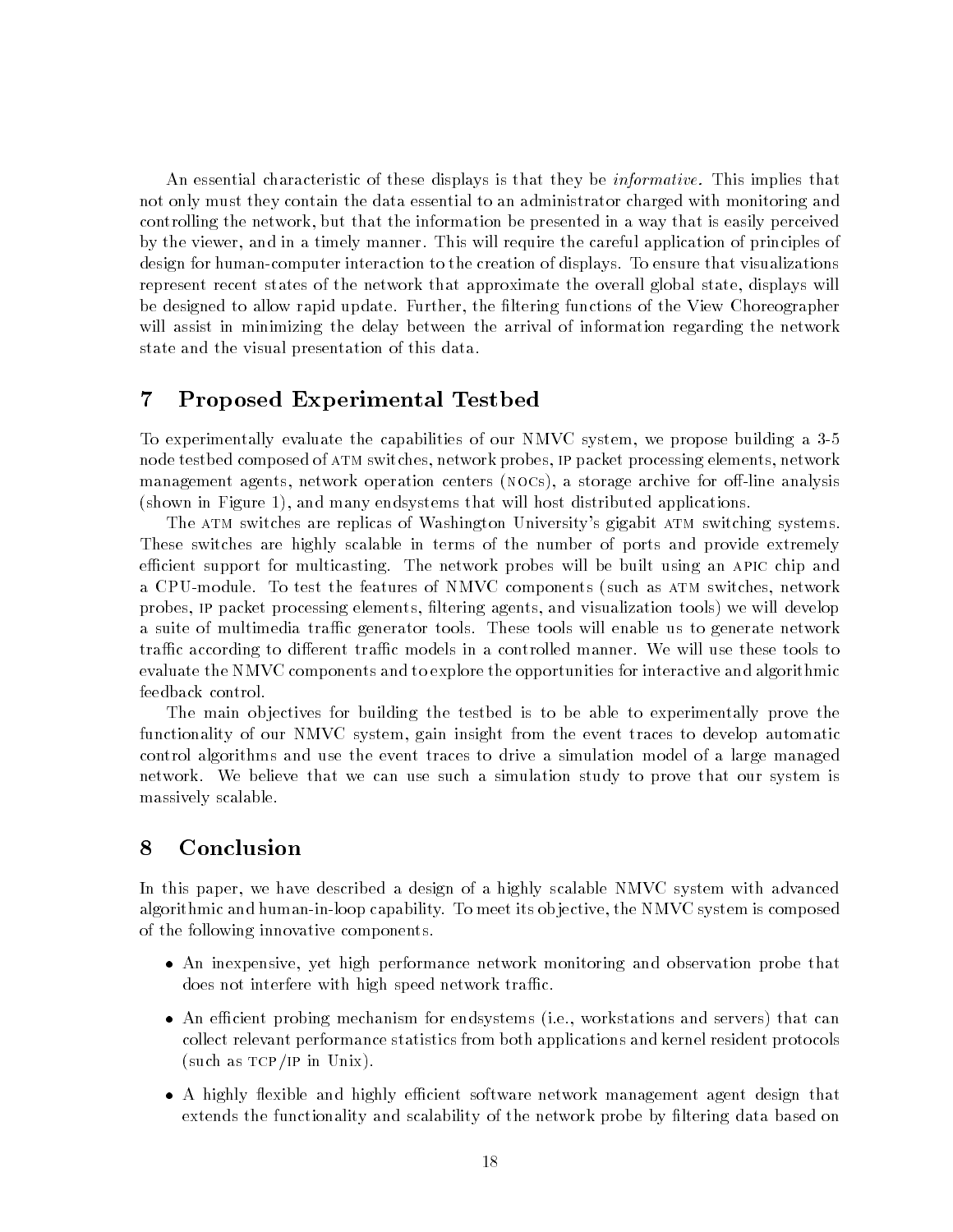programmable criteria (such as protocol header attributes or application-level frames).

- Ecient online event ordering algorithms that can help synthesize and display a consistent view of network health, status, and performance using events collected throughout a largescale high speed network.
- A View Choreographer that allows management applications and administrators to specify the mapping of network events to higher-level events and to visualization ob jects and updates.
- A visualization system that is highly configurable and can support multiple simultaneous real-time display views of a large-scale network.

An in-depth survey of current network management systems has shown the existing algorithmic methods for managing networks have not matured to the point where performance bottleneck and fault detection, isolation, correlation, and correction can be automated scalably. We believe that our NMVC system design will lead to a complete and highly scalable solution for network management and ensures adequate quality of service to network users, while maintaining high network resource utilization.

### References

- [1] O. Wolfson, S. Sengupta, and Y. Yemini. Managing Communication Networks by Monitoring Databases. IEEE Transactions on Software Engineering, 17:944-952, September 1991.
- [2] Laurence Crutcher and Aurel A. Lazar. Management and Control for Giant Gigabit Networks - are we ready for B-ISDN. Technical Report 341-93-21, Center for Telecommunications Research, Columbia University, 1993.
- [3] Laurence A. Crutcher, Aurel A. Lazar, Steven K. Feiner, and Michelle Zhou. Management of Broadband Networks Using a 3D Virtual World. In Proceedings of the 2nd International Symposium on High-Performance Distributed Computing, July 1993.
- [4] Hewlett-Packard OpenView.
- [5] IBM NetView/6000.
- [6] J. T. Stasko and E. Kraemer. A Methodology for Building Application-specic Visualizations of Parallel Programs. Journal of Parallel and Distributed Computing, 18:258-264, June 1993.
- [7] Zubin D. Dittia, J.R. Cox Jr., and Guru M. Parulkar. Design of the APIC: A High Performance ATM Host-Network Interface Chip. In IEEE INFOCOM '95, pages 179-187 Boston, USA, April 1995. IEEE Computer Society Press.
- [8] Zubin Dittia, J.R. Cox Jr., and Guru Parulkar. Catching Up With the Networks: Host I/O at Gigabit Rates. Technical Report 94-11, Dept. of Computer Science, Washington University in St. Louis, 1994.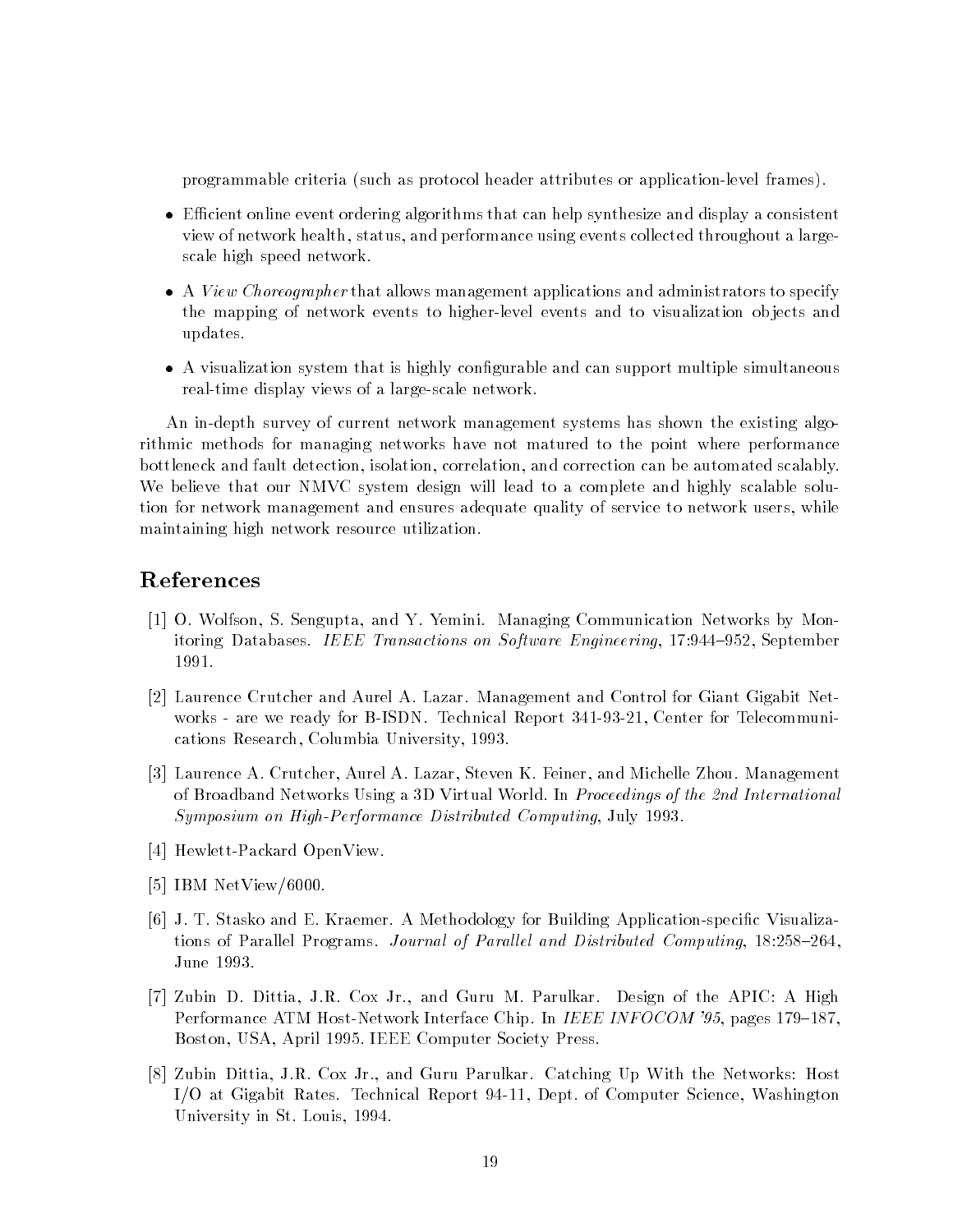- [9] Zubin Dittia, J.R. Cox Jr., and Guru Parulkar. Using an ATM Interconnect as a High Performance I/O Backplane. In Proceedings of the Hot Interconnects Symposium, August 1994.
- [10] Robert J. Walsh. DART: Fast Application-Level Networking via Data-Copy Avoidance. IEEE Network, (4), July 1997.
- [11] Dan Wilkelstein. ATTILA: Performance Analysis System for ATM Networks. Technical report, MCNC, NC, 1994.
- [12] Joel Apisdorf, K. Claffy, Kevin Thompson, and Rick Wilder. OC3MON: flexible, affordable, high performance statistics collection. In *Proceedings of USENIX*, September 1996.
- [13] M.L. Bailey, B. Gopal, P. Sarkar, M.A. Pagels, and L.L. Peterson. Pathnder: A patternbased packet classifier. In Proceedings of the  $1^{st}$  Symposium on Operating System Design and Implementation, November 1994.
- [14] Leslie Lamport. Time, clocks, and the ordering of events in a distributed system. Communications of the  $ACM$ , 21:558-565, July 1978.
- [15] Eileen Kraemer and John T. Stasko. Toward flexible control of the temporal mapping from concurrent program events to animations. Proceedings Eighth International Parallel Processing Symposium, pages  $902{-}908$ , 1994.
- [16] W. Gu, G. Eisenhauer, K. Schwan E. Kraemer, J. Stasko, J. Vetter, and N. Mallavarupu. Falcon: on-line monitoring and steering of large-scale parallel programs. In Proceedings of the Fifth Symposium on the Frontiers of Massively Parallel Computation, pages  $422{-}429$ . February 1995.
- [17] Aurel A. Lazar. A Real Time Control, Management and Information Transport Architecture for Broadband Networks. In Proceedings of the International Zurich Seminar on Digital Communications, March 1992.
- [18] Brian Tierney, William Johnston, Jason Lee, and Gary Hoo. Performance Analysis in High-Speed Wide Area IP over ATM Networks: Top-to-Bottom End-to-End Monitoring. Submitted to IEEE Networking, 1996.
- [19] D. C. Schmidt. High-Performance Event Filtering for Dynamic Multi-point Applications. In 1st Workshop on High Performance Protocol Architectures (HIPPARCH), December 1994.
- [20] J. C. Mogul, R. F. Rashid, and M. J. Accetta. The Packet Filter: an Efficient Mechanism for User-level Network Code. In Proceedings of the  $11^{th}$  Symposium on Operating System Principles (SOSP), November 1987.
- [21] V. Jacobson and S. McCanne. The BSD Packet Filter: A New Architecture for Userlevel Packet Capture. In *Proceedings of the Winter USENIX Conference*, pages  $259-270$ January 1993.